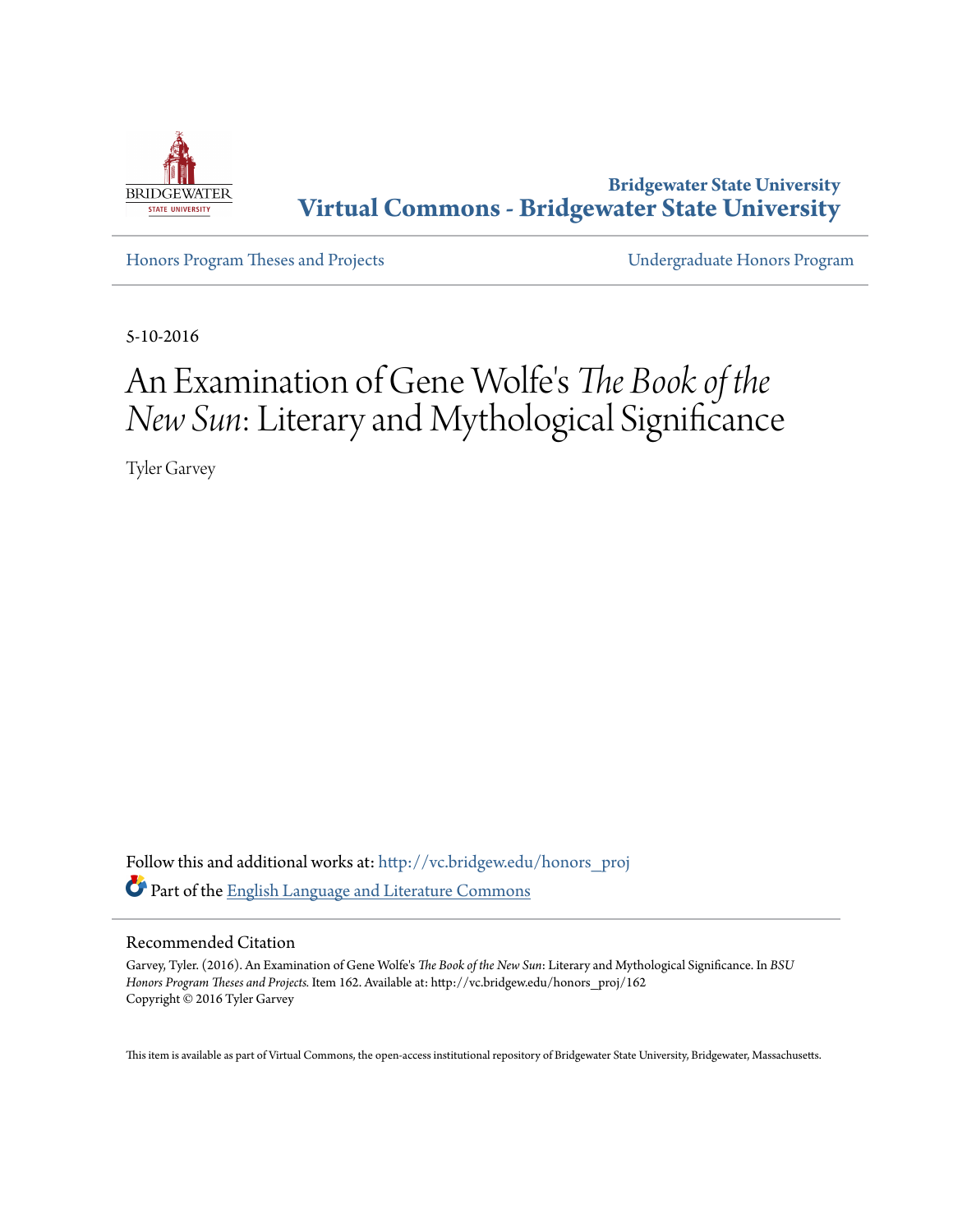An Examination of Gene Wolfe's *The Book of the New Sun*:

Literary and Mythological Significance

Tyler Garvey

Submitted in Partial Completion of the

Requirements for Departmental Honors in English

Bridgewater State University

May 10, 2016

Dr. Matt Bell, Thesis Director

Dr. Kathleen Vejvoda, Committee Member

Dr. Anne Doyle, Committee Member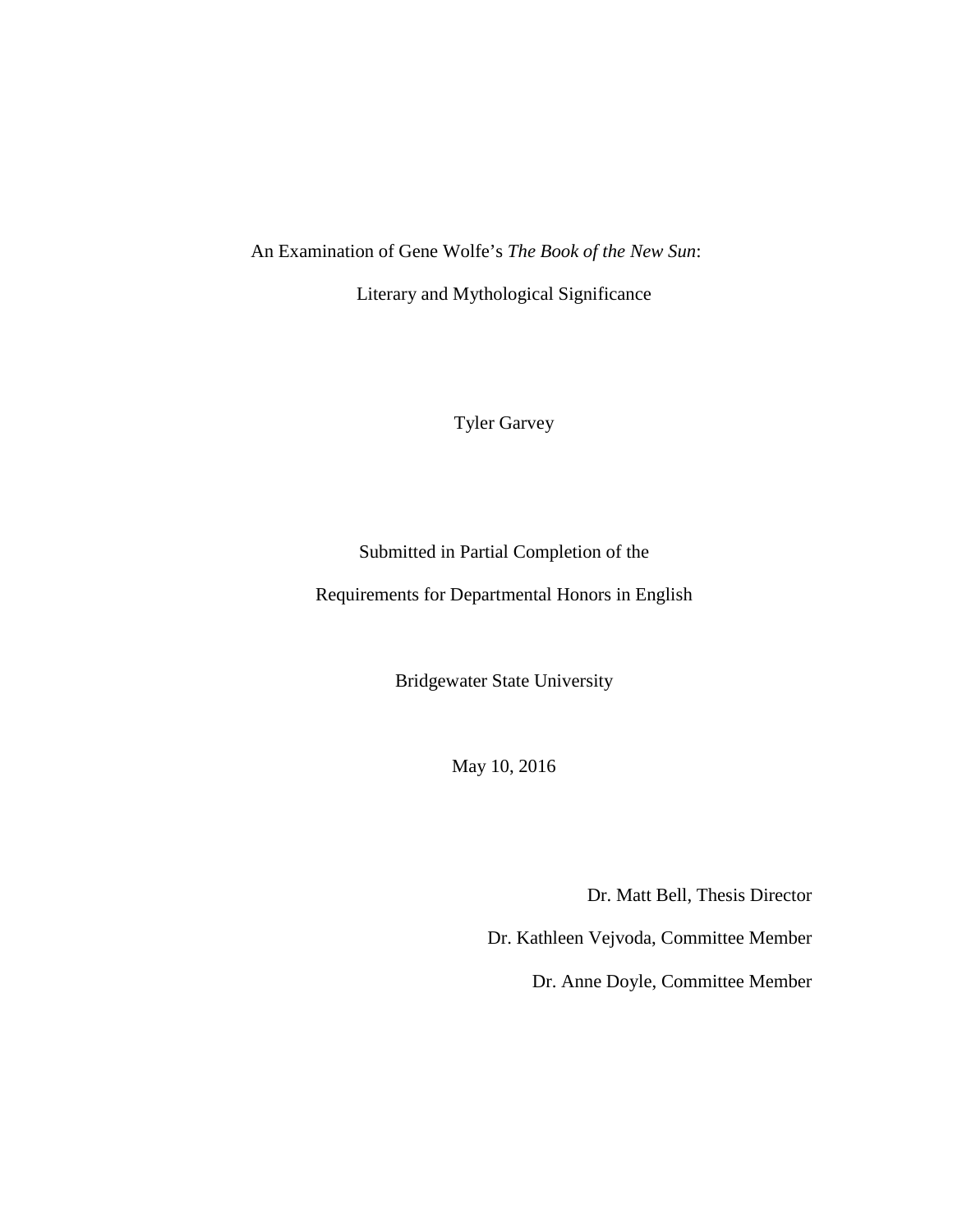Gene Wolfe's *The Book of the New Sun* is an enigmatic and labyrinthine text that demands that the reader solve its mysteries. Everything is written but little is clear. Powerful symbols are evoked to bewilder and astonish, while the reader is guided by a narrator who forgets nothing and himself suggests a rereading, compelling one to turn back the pages to compare the smallest of details. The imagination quickens at the poetry of this narrator whose sensitivities are at once immediately familiar and surprisingly penetrating, the fantasies found here never suggesting something less than significance. The mysteries to be resolved align themselves in imprecise forms identified with vastly outdated words and phrases; religious devices and hard scientific perspectives are intermingled in the construction of a narrative that would appear to entertain either interpretation. To illuminate the mythological and symbolic power of this text is the purpose of this examination of *The Book of the New Sun*, responding to a critical reading written by Peter Wright, a reading that touts intentional authorial misleading as the basis of its naturalistic conclusion.

Gene Wolfe's *The Book of the New Sun* is a science-fantasy series, a genre that combines elements of traditional science fiction and fantasy, of five volumes: a tetralogy composed of *The Shadow of the Torturer* (1980), *The Claw of the Conciliator* (1981), *The Sword of the Lictor* (1982), *The Citadel of the Autarch* (1983); and a coda titled *The Urth of the New Sun* (1987). It is a curious and almost occult body of writing, receiving speculation and praise upon its initial release but quickly fading into the background of contemporary literature. This is due largely to its status as a work of science fiction that crosses over into fantasy, its place in genre fiction denying *The Book of the New Sun* the attention of many readers who are plagued by assumptions, often rightly, of the tropes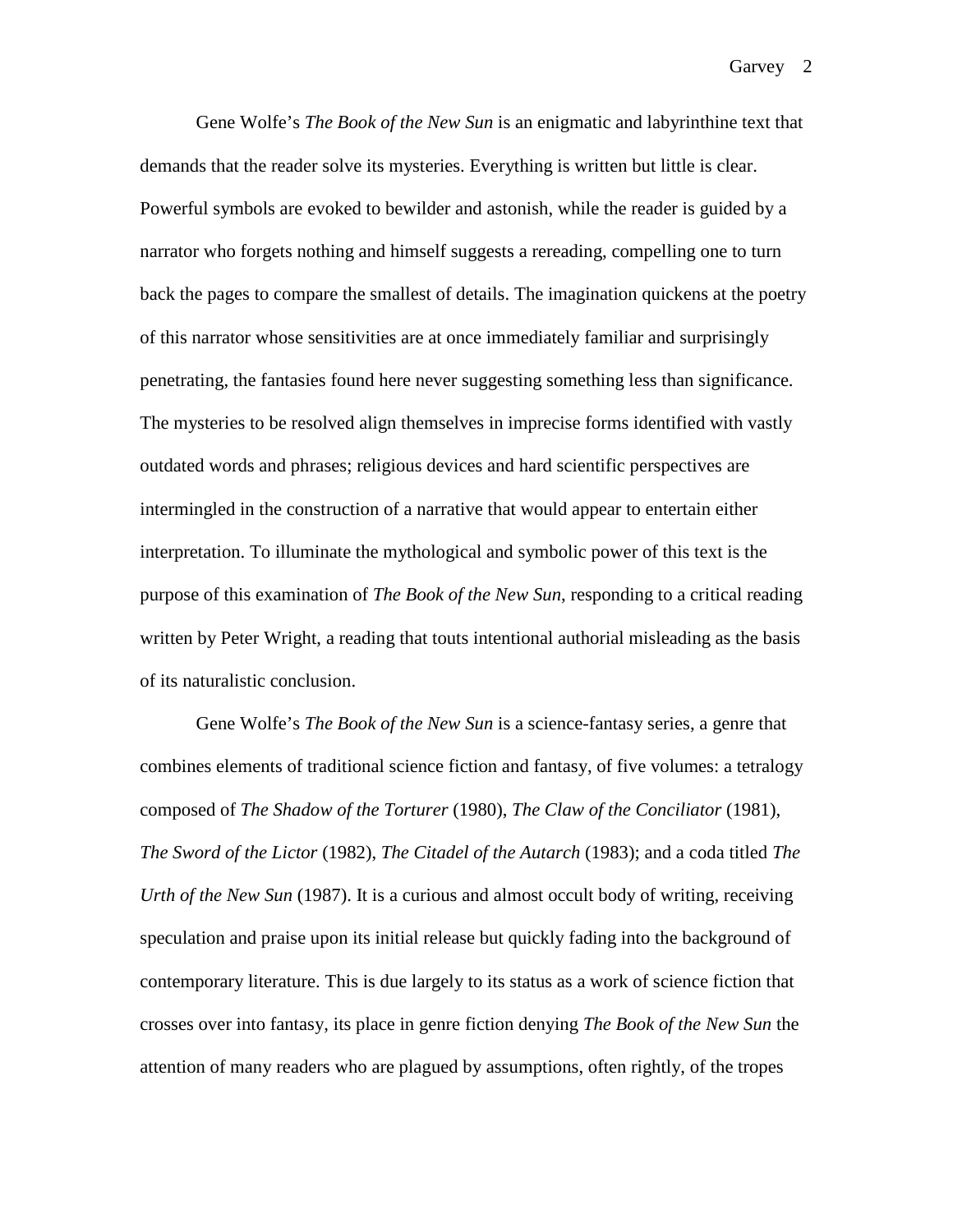and stereotypes that such works perpetuate for the interests of a niche demographic. In his review of the classic science-fiction novel *Stranger in a Strange Land* (Robert A. Heinlein, 1961), Ronald Lee Cansler offers an accurate depiction of the challenges facing the genre:

> Once, the term "science fiction" conjured up the image of a thirteen-yearold, pimply faced boy charging over a hill in a vacant lot, blasting away at Bug-Eyed-Monsters while wearing a plasticized "space helmet" and toting a chromed "ray gun". Now, however, science fiction has come of age and does not need to be defended to most readers as a viable and important form of literature…However, science fiction still deserves more attention, both as a literary genre and in relation to individual works. Accordingly, the discussion now turns to science fiction as a literary medium with valid approaches, great and often fulfilled potential for social criticism, and high entertainment value…(98)

The image of the little boy reveling in the pure fantasy of childhood in conjunction with one of the garishly illustrated novels of science fiction is sufficient grounds for dismissal for many seeking an engaging reading experience, and unfortunately this causes many accomplished texts to be overlooked. Cansler continues by saying "…I must admit that science fiction has been, is, and shows no indication of becoming anything other than, a minor literary form" (98). This review comes from an issue of the *Journal of Popular Culture* published in 1972, and so Cansler has been proven correct. So amidst this literary and cultural atmosphere, how is *The Book of the New Sun* to be regarded, and how have those open to a reading that goes beyond the cover art received it? John Clute, literary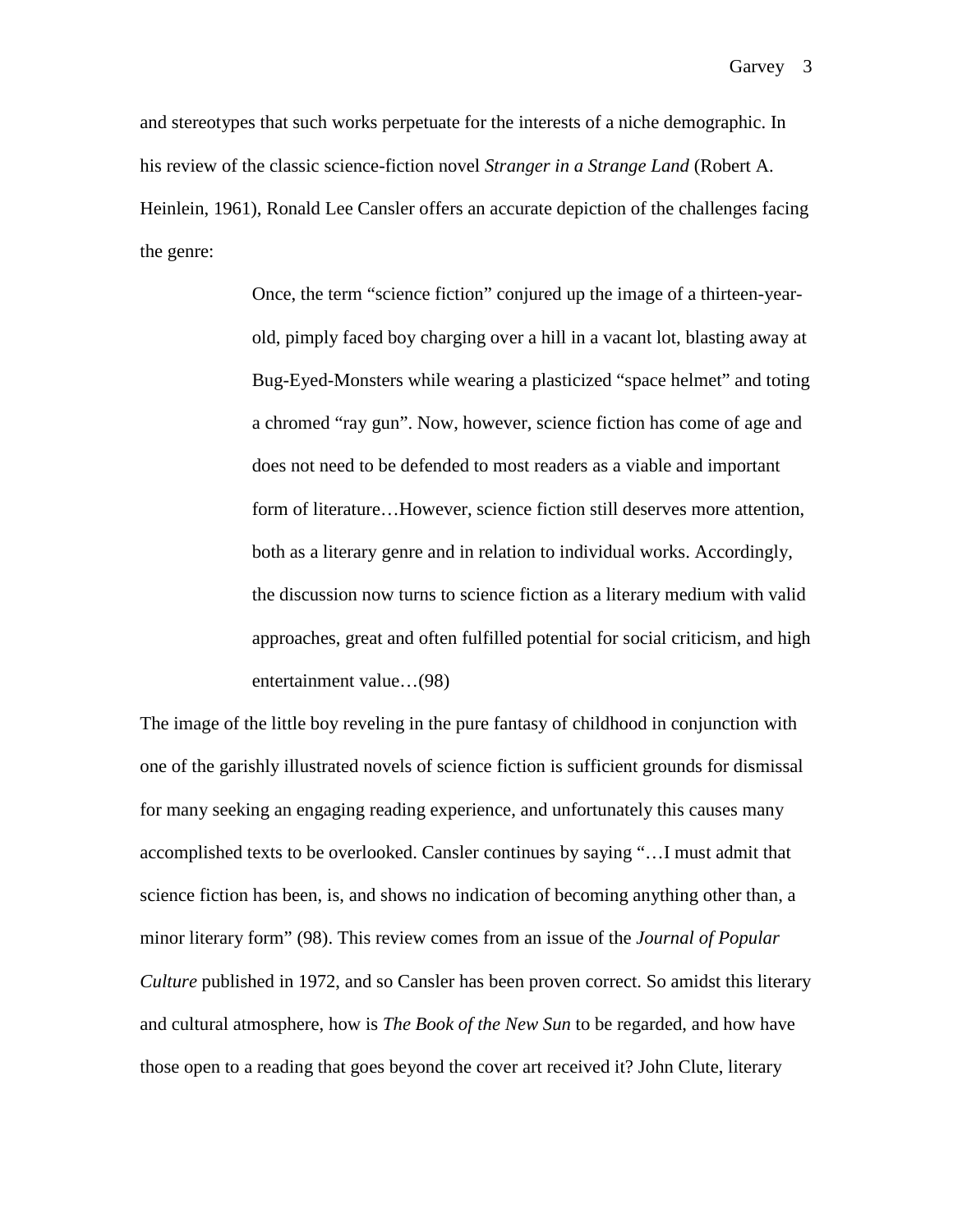reviewer and vocal supporter of Wolfe and his work, says it best in his review "The Urth and All Its Glory":

> [If] Gene Wolfe is to be taken seriously—and however thrilling or pleasing [*The Book of the New Sun*] may seem, there is simply no point at all in thinking of its author as a creator of mere speculative entertainment—then he must be taken as attempting something analogous to Dante's supreme effort [*The Divine Comedy*]. With great urgency, layer after layer, he has created a world radiant with meaning, a novel that makes sense in the end only if it is read as an attempt to represent the Word of God. How intimate—how dizzyingly remote—how comforting or alienating that Word can be, each reader will of course discover. (478)

Clute evokes a Judeo-Christian reading here with reference to the Word of God, a reading based on notable evidence, but a theological reading that limits the scope of the entire mythological picture. That being said, Clute's comparison of Wolfe's work with Dante's is high praise, and the assertion of Wolfe's purpose in writing *The Book of the New Sun*  accurately pinpoints the goal of this  $20<sup>th</sup>$ -century novel in several parts. In his review Bob Collins notes, "Wolfe's achievement, though, is nothing less than the mythic conflation of the whole of human drama, something the 'first reader' of such a book may sense, but no review can possibly summarize" (478). Clute and Collins both make mention of a "mythic conflation" of sorts taking place beneath the fantastic aesthetic of Wolfe's writing, and both acknowledge the difficulty of this understanding amidst the "dizzyingly remote" devices Wolfe employs in its enacting. There is strangeness, deceptiveness to this text that inspires a curiosity, a curiosity justified in the properties of its pursuit, those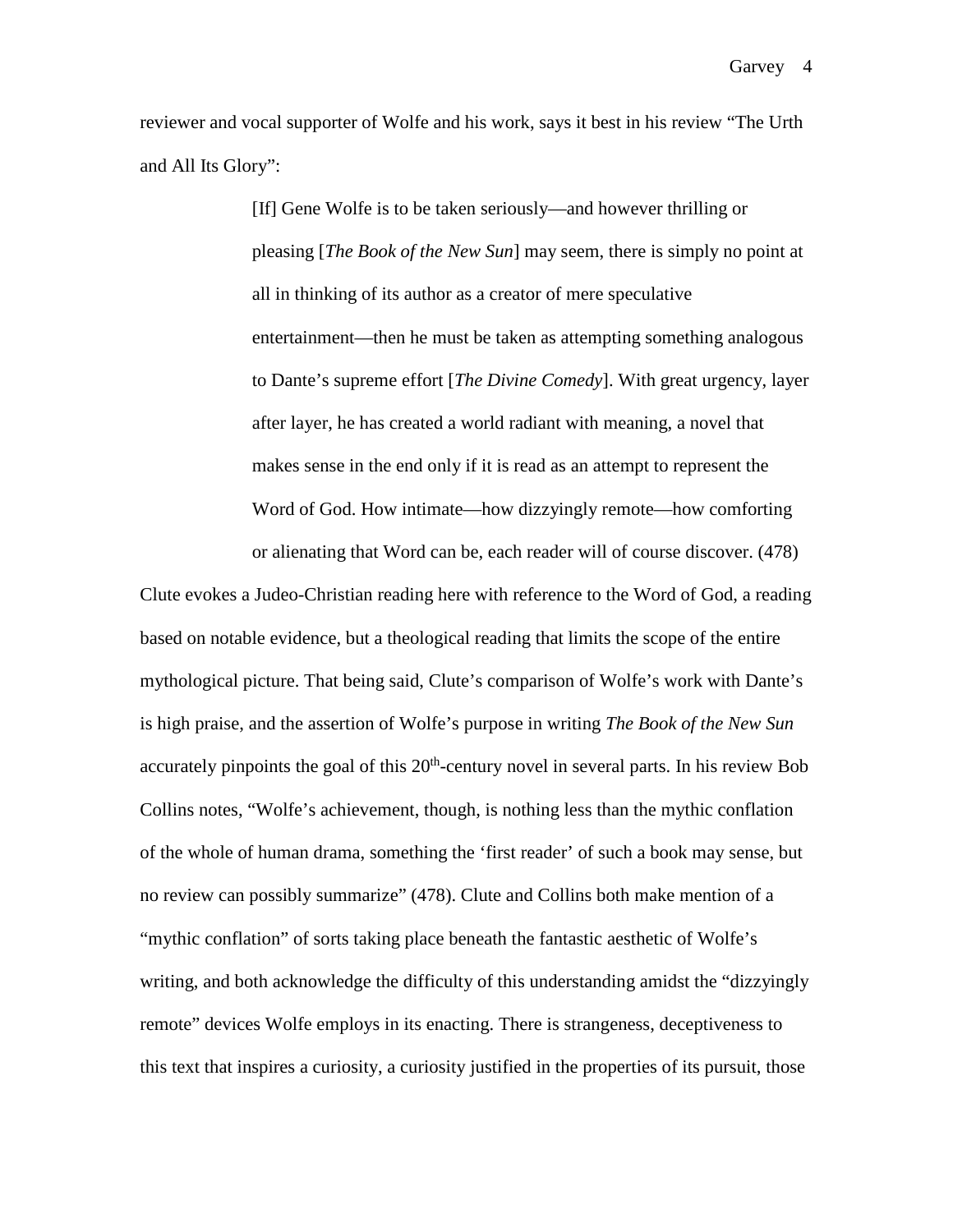being a rereading, the study of mythology, the study of science, and an examination of the readers' own perceptions of themselves and of the world. Somtow Sucharitkul remarks in a review of the third volume:

> In a very real sense, it is this very familiarity, not the baroque weirdness of its textures, that makes *Sword of the Lictor* so powerful. For Wolfe never loses sight of his sources, his mythical resonances. It is his classical adherence to that most ancient of literary structures, the finding of self within a journey through fantastical and ever-widening landscapes, that pushes the book beyond eccentricity into greatness. (476)

There is an encrypted knowledge to be gleaned from Wolfe's words, and from a story set in a far future world of myth and fantasy, and as Sucharitkul makes clear, the seeking of this knowledge is joyous because of the readily apparent credibility the text displays. To return briefly to Cansler: "Historically, the extraordinary, the supranatural has been found more worthy of consideration in the telling of great tales than has the mundane existence of trivial lives in the 'real' world" (98). Wolfe knows this well, and so does the boy leading a charge with ray gun in hand, for children have no predisposition to the overwhelming veracity of the perceived world. *The Book of the New Sun* could not be the thoughtful and poetic work that it is without its fantasy and its willingness to trust in symbols.

To best appreciate that symbolic vitality, one must be oriented within Wolfe's world. *The Book of the New Sun* introduces Severian, a man who claims perfect and complete memory, recounting his own history years after the events of the novels, writing the narrative entirely in the first person. With his mnemonic condition he assures the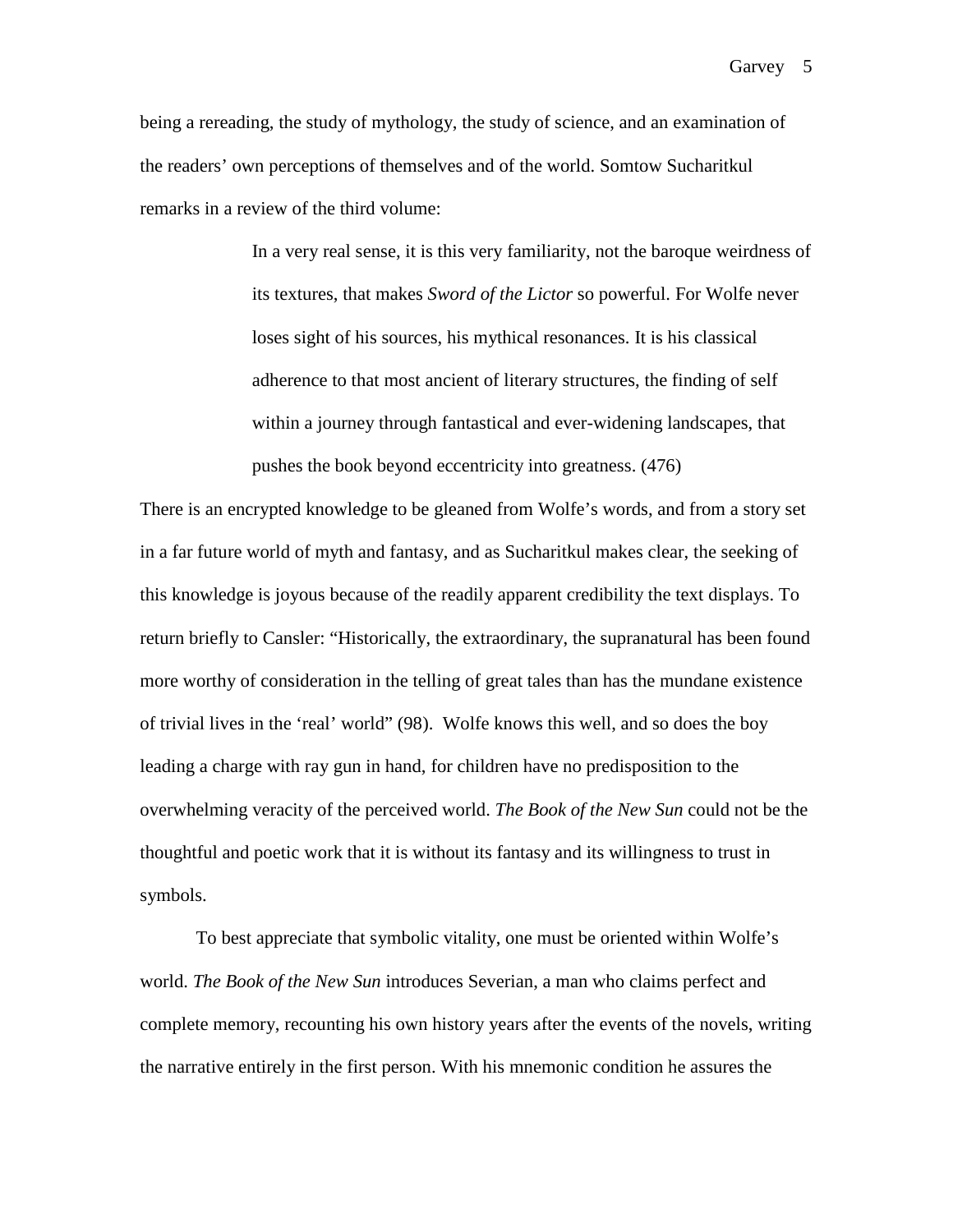reader that nothing has been left out or corrupted by time and forgetfulness. The story takes place on the world of Urth, a name that is symbolic of the brutalized and culturally barren landscape that Earth has become millions of years in the future. Humankind has journeyed to the stars and beyond, returning to Urth to languish and degenerate, the evidence of the might once displayed serving only to mystify and serve the inhabitants of this world in fashions that betray the purpose of their construction. Derelict spacecrafts are referred to as towers; the cities, the mountains, and the terrain of Urth are adorned with majestic art and objects of achievement standing forlorn and misunderstood, while beneath this cornucopia of humanity the actual beings reassume a simple existence. Culture is not completely absent, but like the advanced knowledge much of it is hidden and coveted by the elite, the extraterrestrial, and the sycophantic. The Commonwealth is the center of the plot, an expanse of mountains, rivers and pampas bordered on either side by the ocean, home to the vast cities of Nessus and Thrax. The prevailing ideology of the Commonwealth is a faith in the Conciliator and the New Sun, a religion centered around a belief that the dying sun that hangs in the sky will be regenerated by a savior who can negotiate the miraculous between the beings that sail between the stars and the humble citizens of Urth. The "old sun" in the sky is a brooding red, weak for lack of energy, the stars of farther galaxies visible in the atmosphere even in the light of day. Its diminished state reflects the people who live under it. The coming of the New Sun will flood the Urth, cleansing it of its impurities and giving rise with the abatement of the deluge to a rejuvenated people and culture. This religion serves to structure the reader's perception of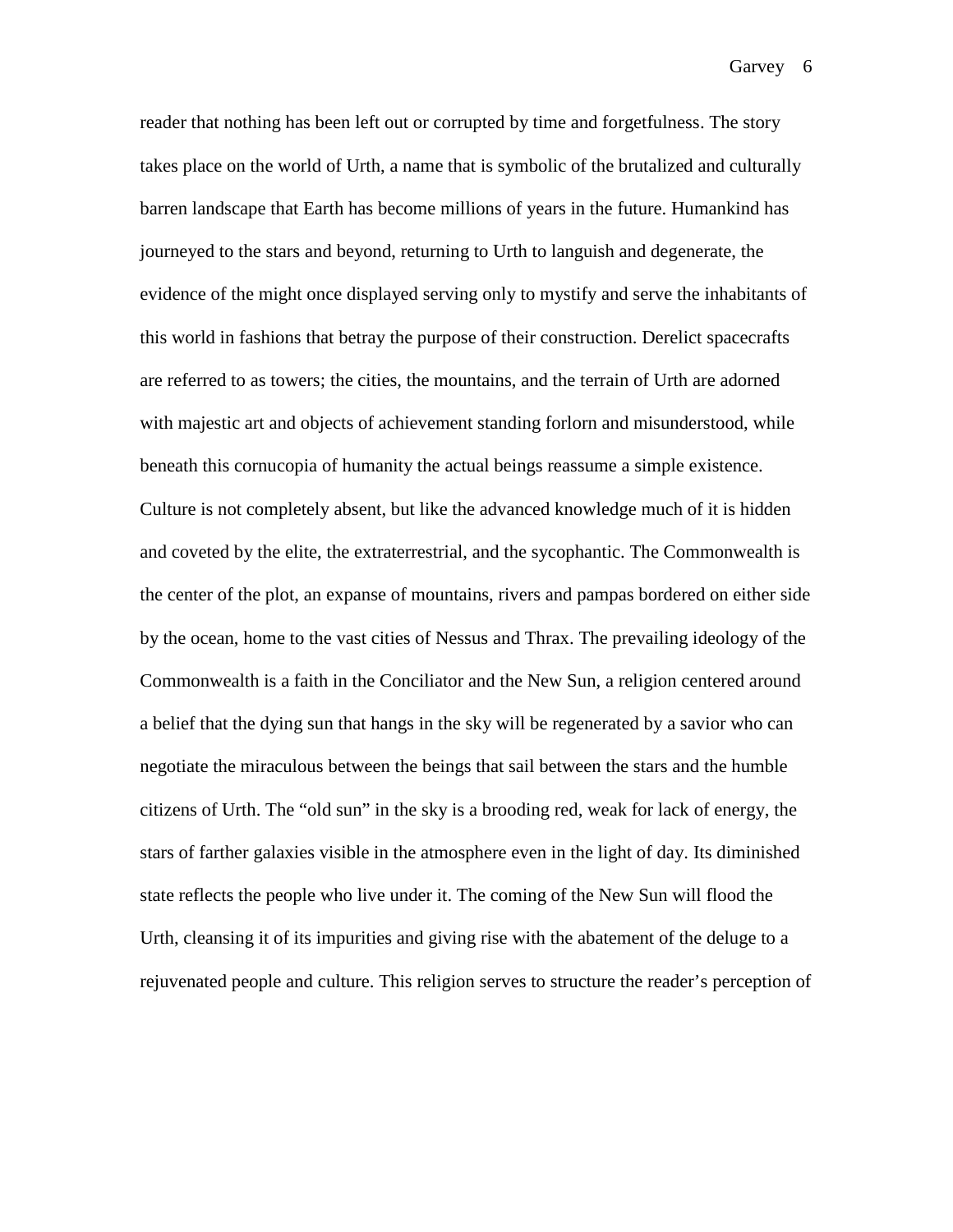the novel, serves as a common thread to tie the wide cast of characters together, and ultimately appears prophetic or disingenuous through the actions of Severian.<sup>[1](#page-7-0)</sup>

Approaching the text of *The Book of the New Sun* requires great attention to every detail, of which there is an exhaustive supply. The text is riddled with information that sends the reader down many different paths, Wolfe's extensive use of archaic diction and cryptic description elevating the stifling air of mystery to create an oppressive atmosphere of thought, and a shortness of interpretive breath that leaves the reader gasping for answers. Among Severian's many extra-narrative musings emerge metafictional insights that offer lenses through which the text can be better observed. Towards the end of *The Shadow of the Torturer*, Severian discovers that he possesses the Claw of the Conciliator, and this discovery coincides with his and Dorcas's witnessing the miraculous rising of a flaming cathedral above Nessus. This prompts a philosophical discussion between the two as they journey northward, and compels Severian to relate to Dorcas a story from the brown book he carries, which supposedly contains keys to the universe:

> Thecla and I used to read them and talk about them, and one of them was that everything, whatever happens, has three meanings. The first is its practical meaning, what the book calls, "the thing the plowman sees." The cow has taken a mouthful of grass, and it is real grass, and a real cow that meaning is as important and as true as either of the others. The second is the reflection of the world about it. Every object is in contact with all others, and thus the wise can learn of the others by observing the first.

Garvey 7

<span id="page-7-0"></span> <sup>1</sup> For a complete summary of *The Book of the New Sun* that addresses each of the five novels, turn to the Appendix beginning on page 33.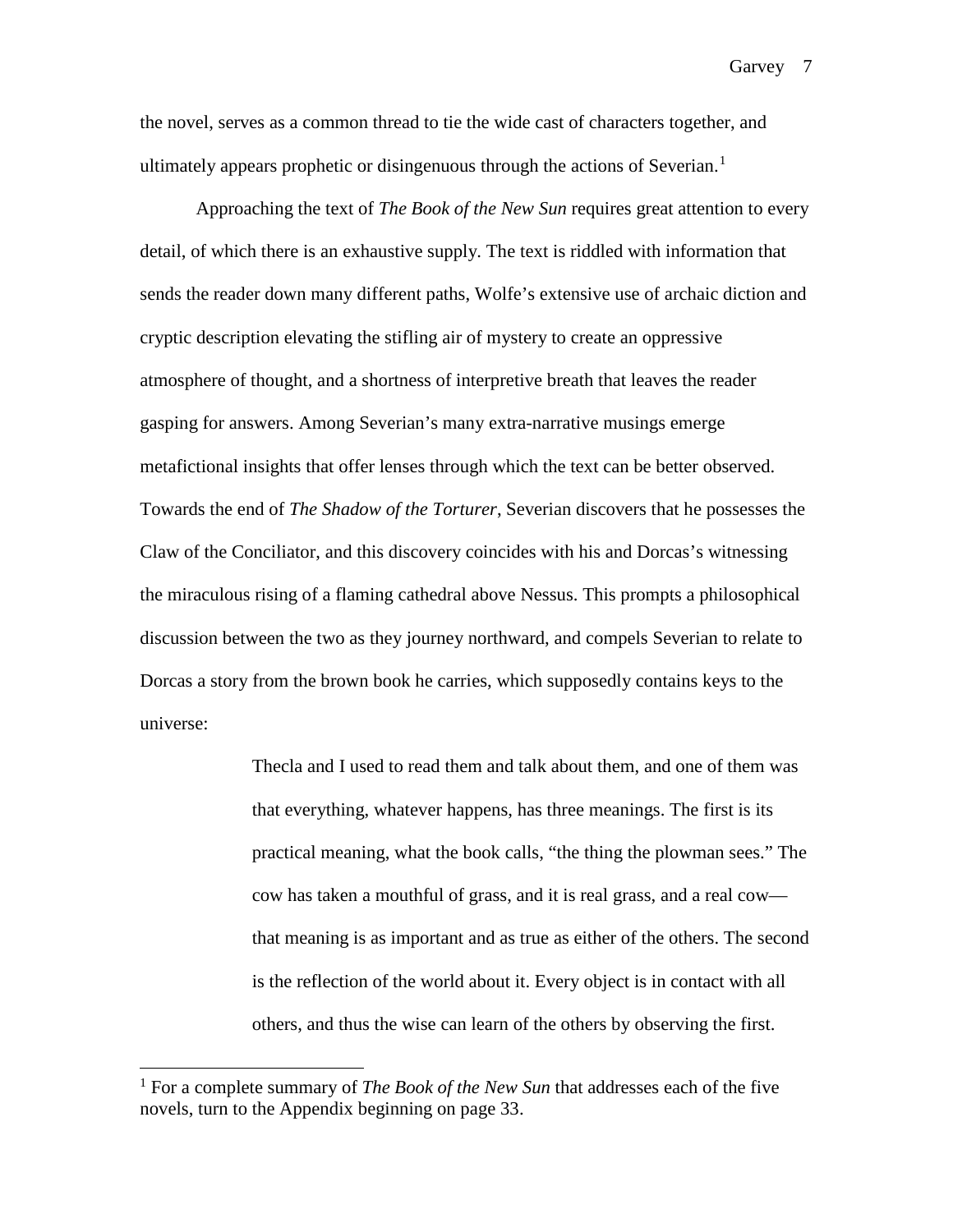That might be called the soothsayers' meaning, because it is the one such people use when they prophesy a fortunate meeting from the tracks of serpents or confirm the outcome of a love affair by putting the elector of one suit atop the patroness of another…The third is the transsubstantial meaning. Since all objects have their ultimate origin in the Pancreator, and all were set in motion by him, so all must express his will—which is the higher reality. (*Shadow*, 190)

To summarize then, objects are seen 1) as they appear before the naked eye, by simple observation; 2) through how they interact with the world about them and what significance is held through this interaction; and 3) through how their existence and its actions express the directions and intent of an omniscient will that governs all things. "The Book of the New Sun" is a religious text that exists within the fictional *Book of the New Sun* that is being examined here, and with that in mind there is a distinction present between Severian's fictional readers, whom he addresses and may be assumed to be followers of the New Sun, and Wolfe's readers in reality. This textual layering thus divides *The Book of the New Sun* into fictional scripture and a work of science fantasy, Severian's dialogue above reflecting the interpretive practices of traditional exegesis, as exemplified by the early Christian theologian Origen:

> The individual ought, then, to portray the ideas of holy Scripture in a threefold manner upon his own soul; in order that the simple man may be edified by the "flesh," as it were, of the Scripture, for so we name the obvious sense; while he who has ascended a certain way [may be edified] by the "soul," as it were. The perfect man, again, and he who resembles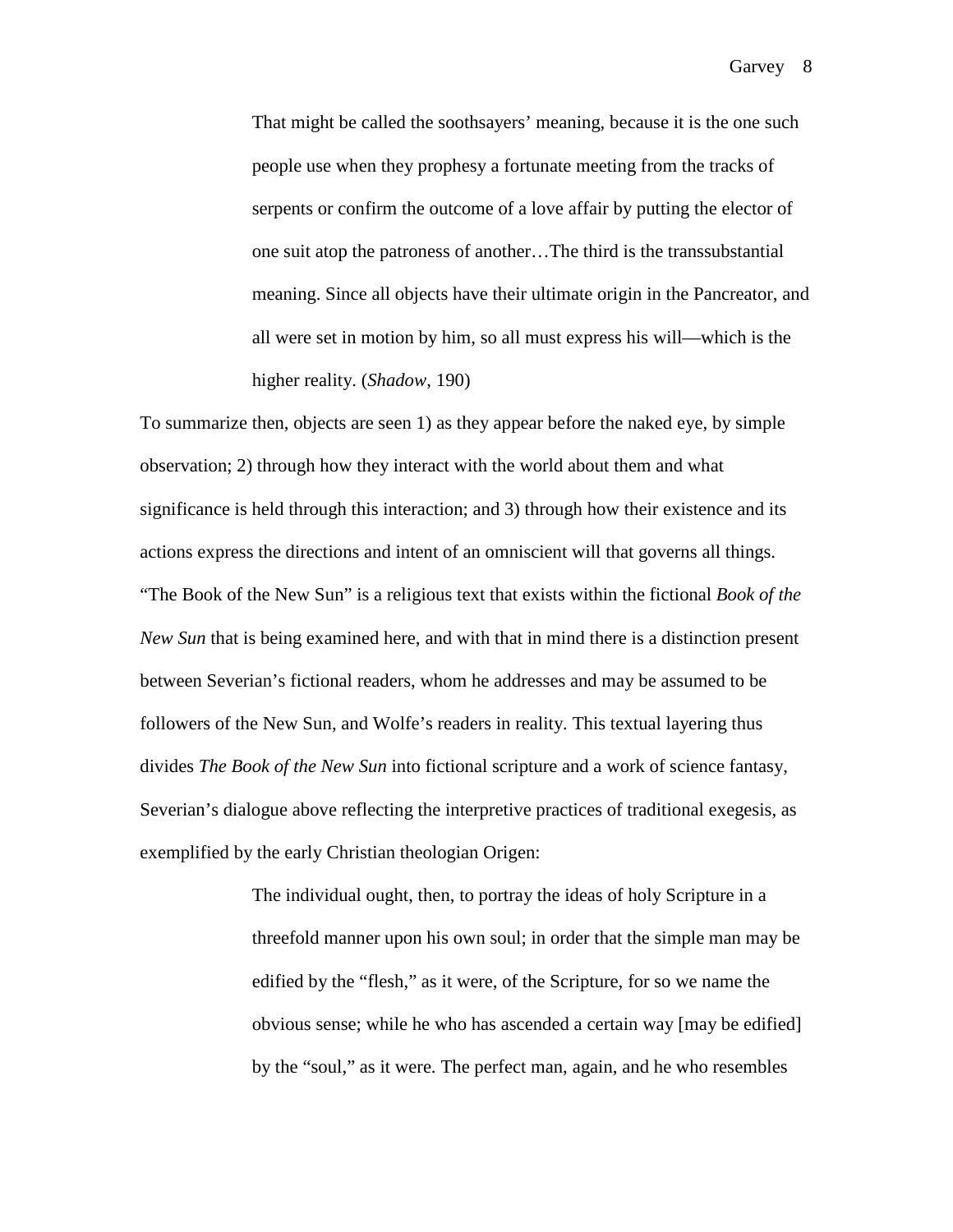those spoken of by the apostle…[may receive edification] from the spiritual law, which has a shadow of good things to come. For as man consists of body, and soul, and spirit, so in the same way does Scripture, which has been arranged to be given by God for the salvation of men. (1860)

Origen's writing is in direct correlation with the theory of interpretation found in "The Wonders of Urth and Sky," the brown book from which Severian lifts the stories explaining keys to universal explanation. With this in mind the reader can comprehend the words he reads on the page, how they resonate with "The Book of the New Sun" as a whole, and the driving purpose of authorial intent and the apotheosis of the New Sun. The fact that the Severian writing this history as a fictional prophet is inhabited by many different minds and personalities by the time he becomes Autarch is even more significant given the nature of biblical authorship. The Bible as it is known likely had several different authors, redactors and scribes working with numerous pieces of writing to compose the unified text familiar to readers today. When it is learned that the Severian as Autarch is a multi-faceted being consisting of all of the previous Autarchs inhabiting Severian's body, it complicates the narrative perspective, further evidence of this provided by Thecla's memories interrupting the flow of the text uninhibited at numerous occasions, without warning or indication. The fictitious account then likely has many different authors, as does the Bible, marking the three-fold interpretive method as especially significant.

The duality of this text is immediately acknowledged after Severian relates this story and its meta-implications. Speaking for the readers of *The Book of the New Sun* is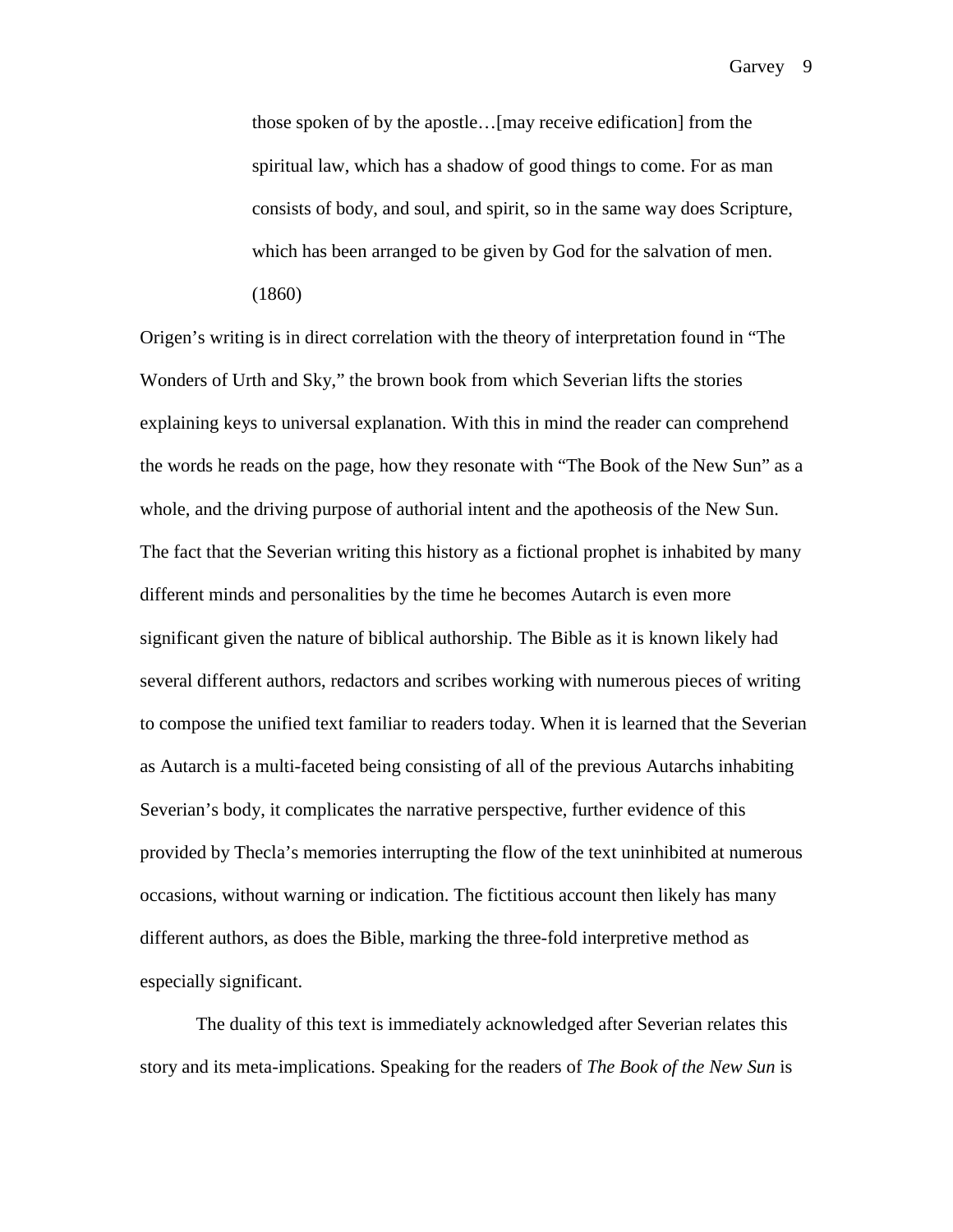Dorcas, when she responds to what Severian has told her, saying, "It seems to me that what you call the third meaning is very clear. But the second meaning is harder to find, and the first, which ought to be the easiest, is impossible" (*Shadow*, 191). On a first reading this rings especially true, with places and things being described in deceptive fashion and portentous events broadcasting solutions to a puzzle that is solved backwards. When Wolfe's meaning does become clear and subsequent explorations illuminate clues and connections that develop the subtext with their unveiling, the objects and seemingly familiar story elements that have seemed innocuous at first begin to raise questions. Rather than denying the previous interpretive method and its religious implication Dorcas's suggestion builds on it, acknowledging to the actual readers Wolfe's omnipotence over his own story and urging a further analysis following the initial understanding. Dividing Dorcas's perceptive reaction from the asserted ideology of the brown book draws a severe line between approaches to this narrative, clarifying the gray area between miracles and artifice. In his naturalistic reading Peter Wright, a scholar whose work will later be examined in greater detail, utilizes Dorcas's words to expose the tenuous nature of religious depiction in the text:

> Dorcas's perspicacity emphasizes the process of adumbration at work within the human psyche. The people of the Commonwealth are so distanced from the reality of their universe by their need for a transcendental relevance that they cannot apprehend straightforward biological relationships through the imposed veils of superstition, personified by the soothsayers, and organized religious dogma, represented by a belief in the Pancreator. (76)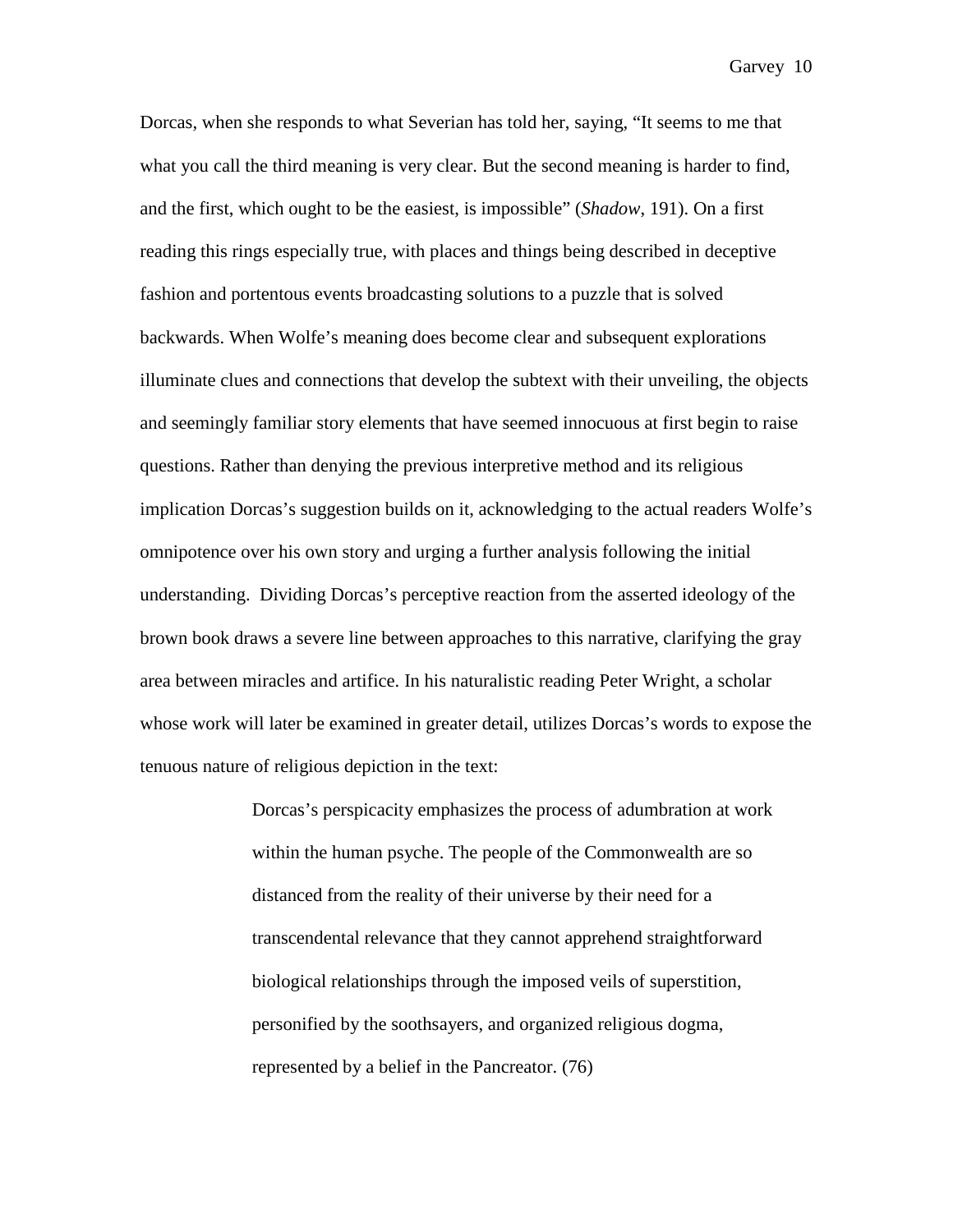Several characters certainly display this method of thinking, and this psychology importantly notes the imperfections of religious beliefs and how they can often work to conceal truths that are otherwise self-evident. Wright continues by noting that Wolfe is almost certainly counting on this same psychology affecting a certain reading demographic, remarking that "it seems probable that the reader will undergo the same degree of abstraction from fictive reality as a consequence of his or her corresponding sensitivity to mythic accounts of existence" (77). In this way Wolfe maintains the amorphous conclusions a reader is likely to draw from an initial reading, flirting with two extremes of universal explanation while offering just enough to push the argument in either direction, this argument largely being decided by the readers own predispositions.

It is important to note Wolfe's employment of deception and playful misleading, and that there are several clues to be found which inform the reader that what outcomes they might expect will be resolved in purposefully deviant fashion. The very first chapter would serve to be an outline that might cater to the expectations of the reader, who sees a darkly hooded man with a great sword on the novel's cover, and could well expect to be entertained by formulaic fantasy. As the pages turn this illusion gives way to the meticulously constructed and original narrative, yet the initial impression does not fade completely, continuing to tug at the imagination of the reader as Dorcas might tug the soiled hem of Severian's cloak, encouraging with warmth and knowledge what is expected while inviting the unfamiliar. Appropriately it is after Dorcas's strange emergence that Severian's narration turns to remark on the materialization of the foreign, a reflection inspired by his bewilderment at the sudden appearance of Dorcas's floral headdress: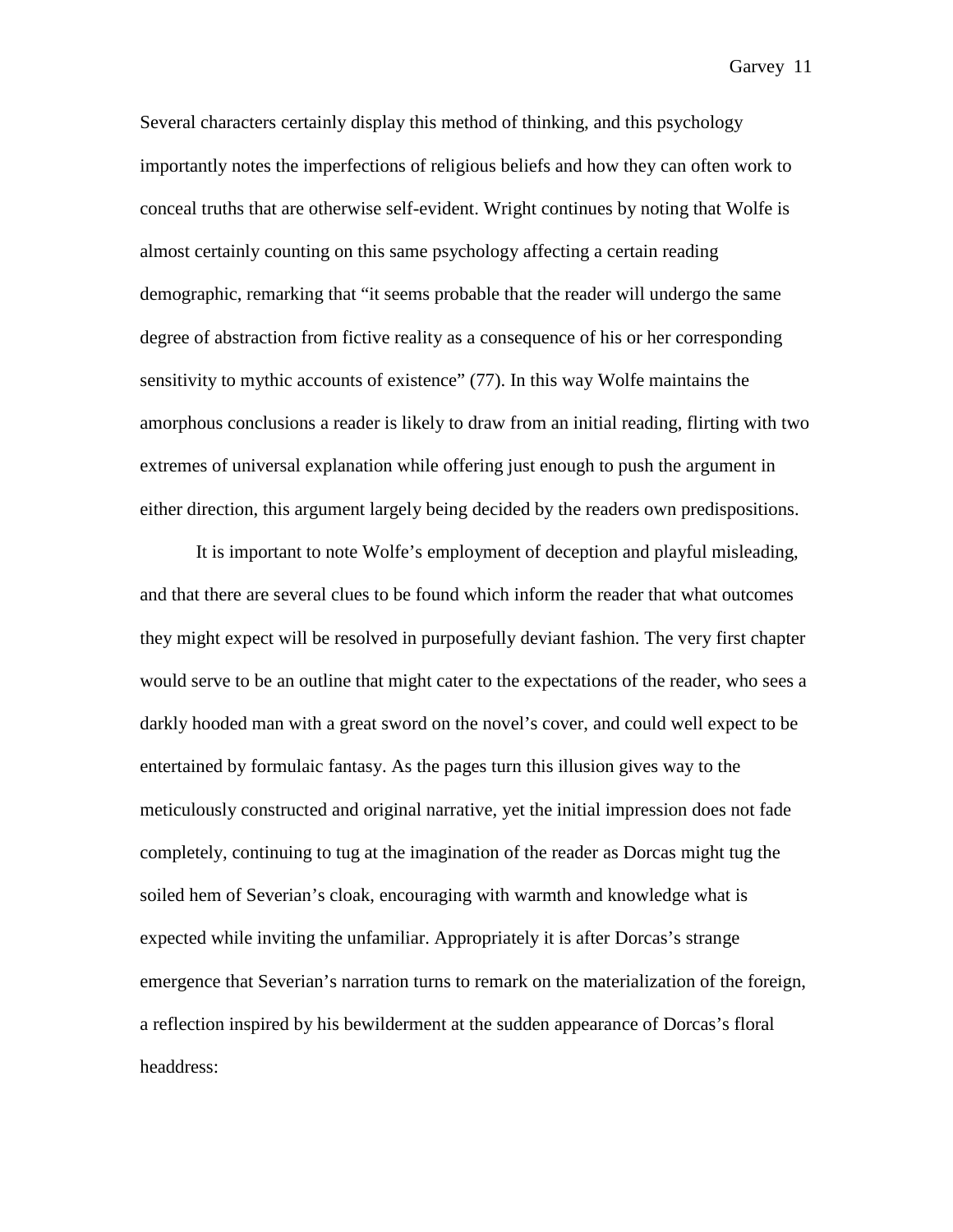Is it possible the flower came into being only because Dorcas reached for it? In daylight moments, I know as well as the next that such things are impossible; but I am writing by night, and then, when I sat in that boat with the hyacinth less than a cubit from my eyes, I wondered at the dim light and recalled Hildegrin's remark of a moment before, a remark that implied…that the seeress's cave, and thus this garden, was on the opposite side of the world. (*Shadow*, 147)

A pale water hyacinth appearing in the hair of a bewildered girl, at her behest, "…the first flower I had seen in the Garden of Endless Sleep…" (*Shadow*, 147), flings Severian north of the "waist of the world," as he would call it, and allows him to share in the strangeness the reader has so far been oppressed by. *The Shadow of the Torturer* moves like a somnambulist through its opening episodes, crushing its reader with the ancient weight of archaic vocabulary unknown to most dictionaries, with frequent pauses and obscure reflections, and transitions so understated that when a climax comes it peaks and falls seemingly without incident. Wolfe knows what is expected, and this passage in the botanical gardens allows Severian the narrator to admit to the reader that the promised destination is seen through a fog some distance away, separated from the ground below the torturers boots by murky and dangerous waters. Severian uses his own education and the recurring celestial imagery to explain the dizzying task of orientation in *The Book of the New Sun*:

> There, [the opposite side of the world], as Master Malrubius had taught us long ago, all was reversed: warmth to the south, cold to the north; light at night, dark by day; snow in summer. The chill I felt would be appropriate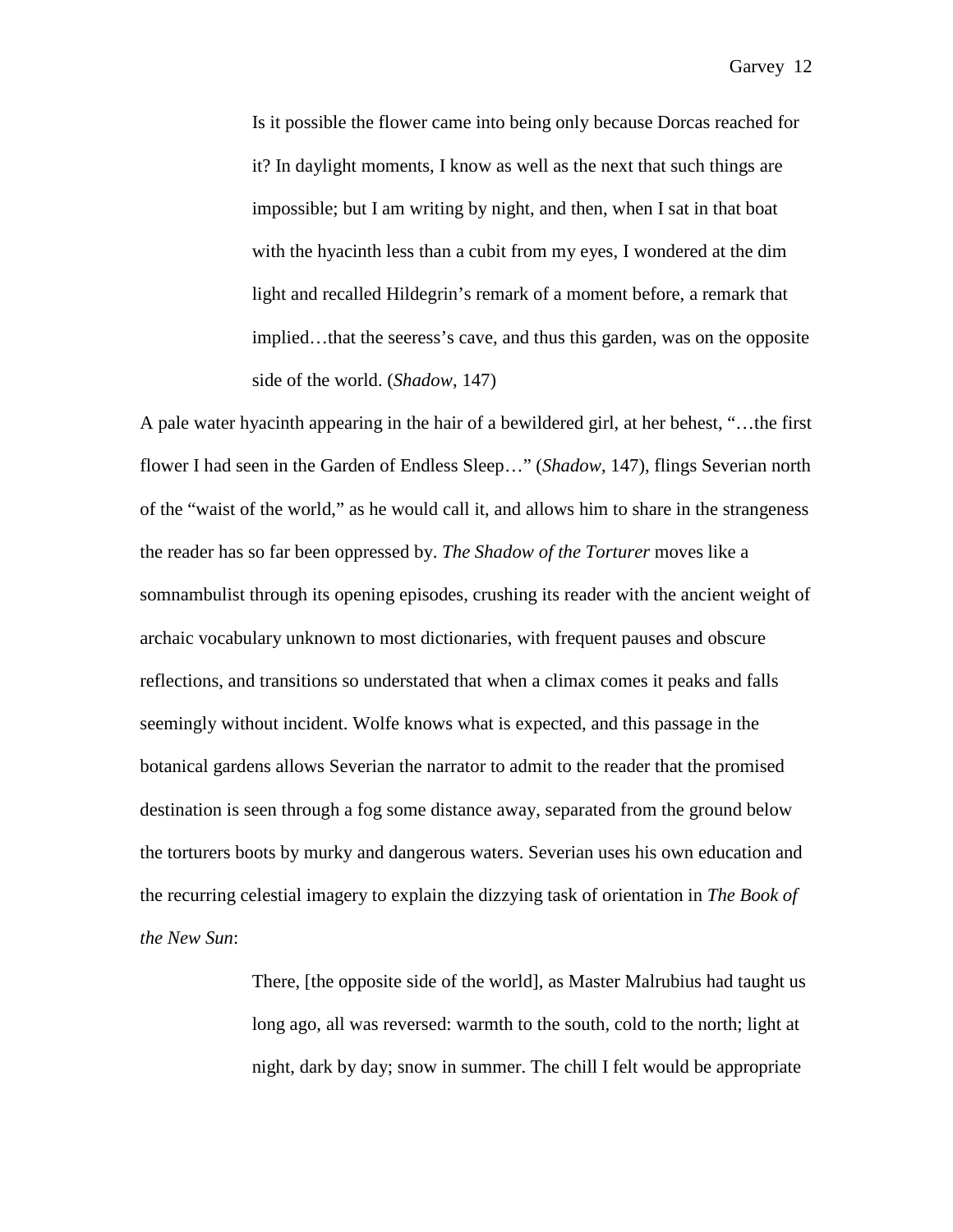then, for it would be summer soon, with sleet riding the wind; the darkness that stood even between my eyes and the blue flowers of the water hyacinth would be appropriate then too, for it would soon be night, with light already in the sky. (*Shadow*, 147)

The reader understands the opposing climates and time zones as the conventional difference between the Northern and Southern Hemispheres of Earth, and thus Urth, but to Severian it is a greater difference, and serves as an oblique allusion to the persistent duality of interpretation. Severian sits wondering on his side of the world of the mystery of the other, and the reader may sit either with the narrator or in his own craft of thought on the other side of the world, wondering with equal validity at the enigma of an alternate perspective.

The basis for the scientific and purely rationalistic reading of *The Book of the New Sun* rests largely with Peter Wright's *Attending Daedalus: Gene Wolfe, Artifice and the Reader*, an extensive and well-researched work of scholarship. Here Wright illuminates the breadth of Gene Wolfe's work as an author through the 1990s, dedicating a significant section to the close study of *The Book of the New Sun*. Wright pays especial attention to Wolfe's writing style, and the struggle to comprehend it. Wright remarks that "By changing generic codes, subverting traditional literary conventions, employing an unreliable narrator and exploiting the deflective effect of unfamiliar diction, Wolfe creates a text organized specifically to be understood, or at least appreciated, only by those readers who are willing to question their own literary assumptions, pause, reflect, and reread" (166). This observation of Wolfe's writing rings true, especially the latter half of the statement. Acknowledging these devices of literary artifice, in the fifth chapter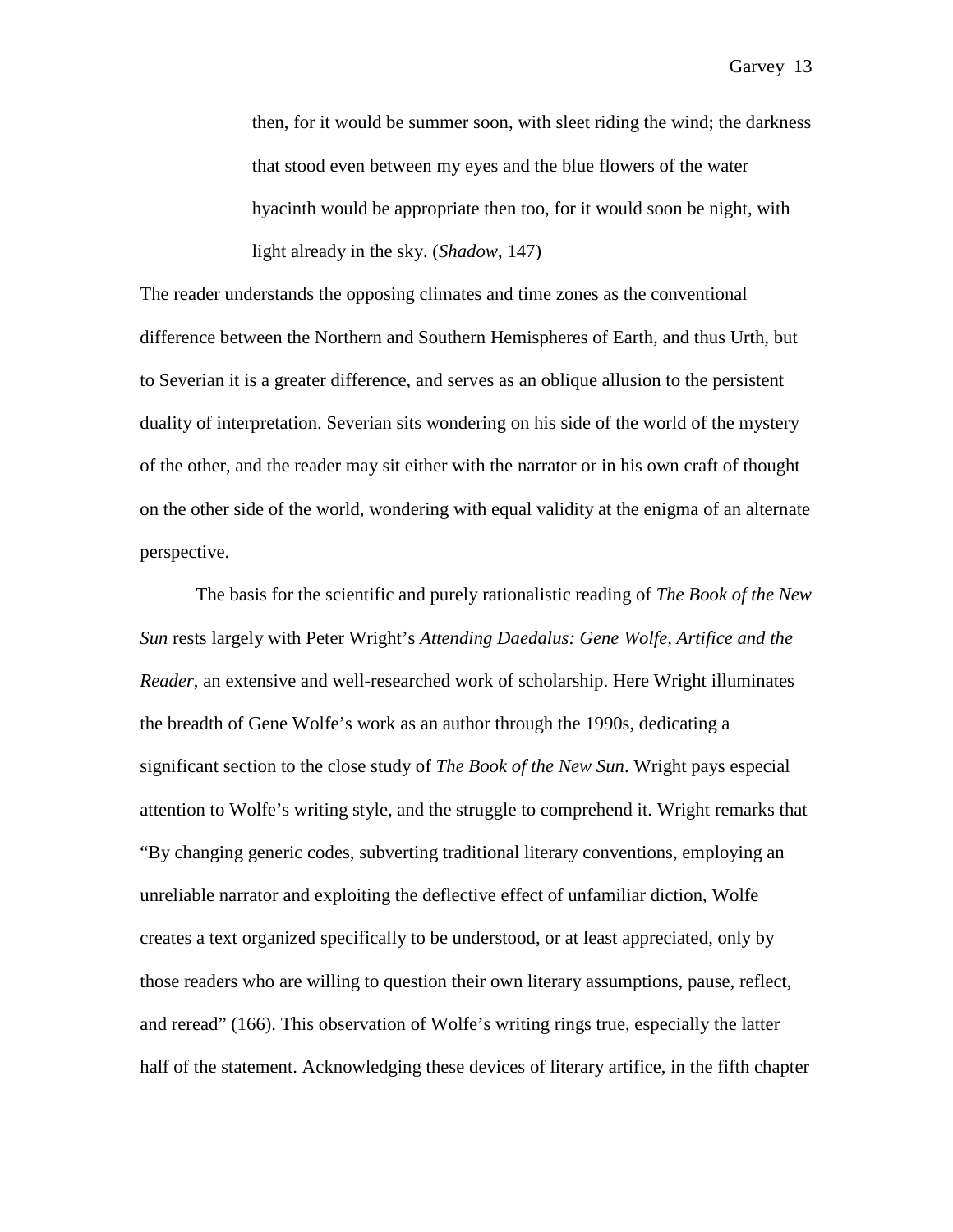of the book Wright states his interpretation of *The Book of the New Sun*: "The story of The Urth Cycle describes a human race caught in two complex processes: that of an external cosmological conspiracy masterminded by the Hierogrammates, and that of its own psychological need for lenitive myths" (69). Wright examines these myths and the religious elements of Wolfe's work to uncover the eugenic engineering of humanity by a race of higher beings, here titled the Hierogrammates, represented in *The Urth of the New Sun* by the characters Tzadkiel and Apheta, presented as male and female respectively in their primary manifestations and serving to guide Severian in a parental fashion through the orchestrated apotheosis. In his work *Lexicon Urthus: A Dictionary for the Urth Cycle*, in which the history and usage of Wolfe's obscure vocabulary is clarified, Michael Andre-Driussi gives the following definition for Hierogrammate: "A sacred scribe, one of a lower order of the Egyptian priesthood; a writer of sacred records, specifically of hieroglyphics" (171). The moniker is appropriate then as the Hierogrammates indeed have a hand in the construction of the solar mythology that shapes *The Book of the New Sun*, yet Wright sees their role in this construction and the fulfillment of the mythos as strictly selfish, a way in which to ensure their own survival.

Acknowledging that Tzadkiel, Apheta and their kind have used Severian and the humans of Urth to prevent their own degeneration leaves the spiritual essence of *The Book of the New Sun* feeling deceptive. The allusions and symbols that evoke the mythos of Christ, solar deities, and the esoteric practices of early South Americans are found repeatedly throughout the text, forming the base for and the conception of Severian's apparent apotheosis. As Peter Wright has claimed in his purely secular reading of Wolfe's series of novels, the trappings of spiritual lore serve only as a mechanism in the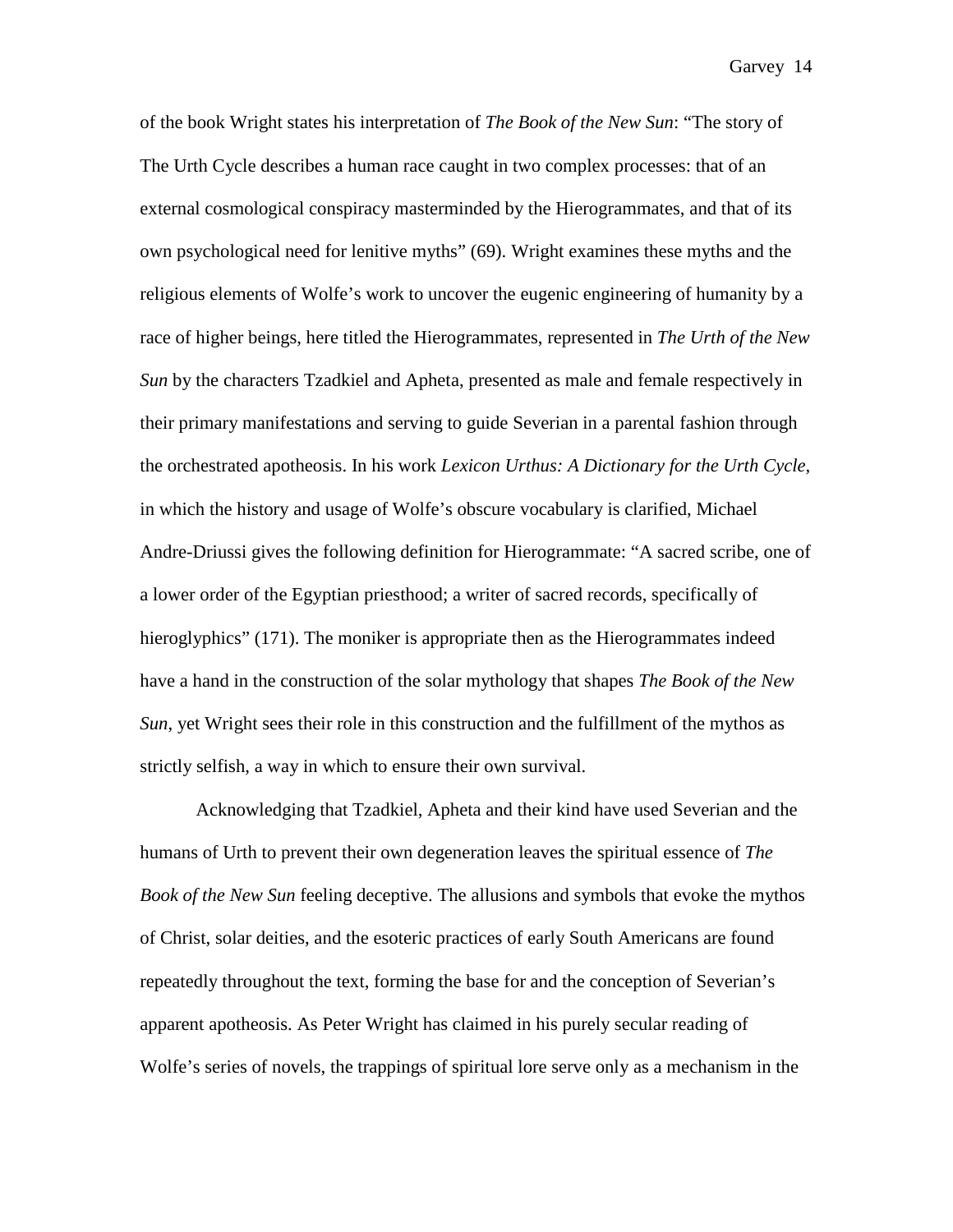greater engineering of a submissive and ignorant human race, appealing to a deep-seated need for divine presence and prophecy. As he understands Wolfe's design, "The success of the Hierogrammates' clandestine strategies depends on their capacity to convince Severian of his own divinity and on the divine nature of their actions. This seduction is effected by Tzadkiel, who nurtures Severian's faith by assuming the guise of an angel…and who employs suitably inflated, pseudo-religious rhetoric to account for the Hierogrammates' actions" (79). In Wright's opinion, the Hierogrammates are effectively, then, the authors of a false scripture and mysticism of Urth. Religion and spirituality have long been used by ruling bodies and governments to establish structure and order among people, its power and mystery providing justification for the peculiar instances of human life. The goal of Tzadkiel and Apheta, as proposed by Wright, is to effectively organize the beings of Urth into generating a representative appropriate for and adaptable to their purposes. Since the objective of the manipulation of those on Urth is to prevent the degeneration of a race, the foretelling of a New Sun and the various instances of theophany in the text are used as tools for selection. It is a bold reading based on a Darwinian, interstellar process of selection that is not without credibility. Wright's reading is studied and thorough, but not final. To move into a broader interpretation of *The Book of the New Sun*, a working knowledge of mythological symbolism and its transcendent properties is required.

A reading of *The Book of the New Sun* that moves beyond the machinations of science-fiction, that views its construction and execution through the mythologies of Gene Wolfe and Severian alike, is greatly aided by Joseph Campbell's 1949 work, *The Hero with a Thousand Faces*. To summarize briefly, Campbell's writing details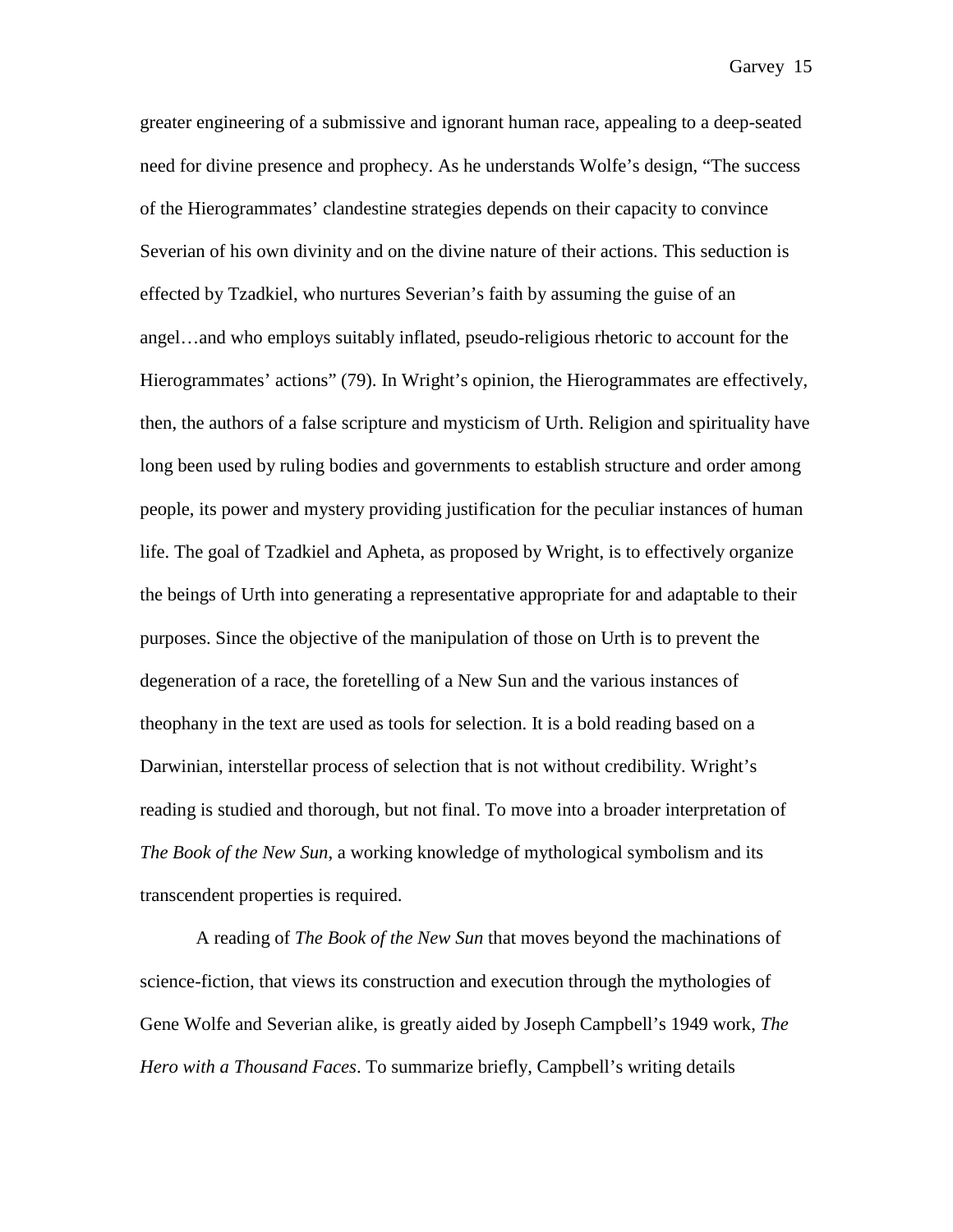episodically the journey of the archetypal hero that is found across all cultures, in all periods of time throughout the world. This structure that Campbell illuminates is known as the monomyth, the one great story of man so much apart of his nature that its retelling is inevitable, albeit taking different forms and figurations internationally. "The standard path of the mythological adventure of the hero is a magnification of the formula represented in the rites of passage: separation-initiation-return: which might be named the nuclear unit of the monomyth" (23): this unit in its simplicity is utterly complete, and essential for the success of a symbolic story. Most evident from reading Campbell is the sheer power of myth, and its connection with dream symbols and human psychology are compelling in their implications. Campbell's explanation of mythology moves beyond religion and the art of storytelling to something more essentially human, abstract in the forms and characters it adopts but therefore allowing for individual understanding. Campbell states, "It would not be too much to say that myth is the secret opening through which the inexhaustible energies of the cosmos pour into the human cultural manifestation. Religions, philosophies, arts, the social forms of primitive and historic man, prime discoveries in science and technology, the very dreams that blister sleep, boil up from the basic, magic ring of myth" (1). It is an absolute statement, but one that proves invaluable in reading *The Book of the New Sun* and approaching a working navigation of its structure, symbols, philosophical interludes, and cerebral dream episodes that hang on the page with an arch significance that is yet too obscure to assume any complete picture of clarity. In the opening chapter of *The Shadow of the Torturer*, Severian makes an observation that touches on this notion: "Certain mystes aver that the real world has been constructed by the human mind, since our ways are governed by the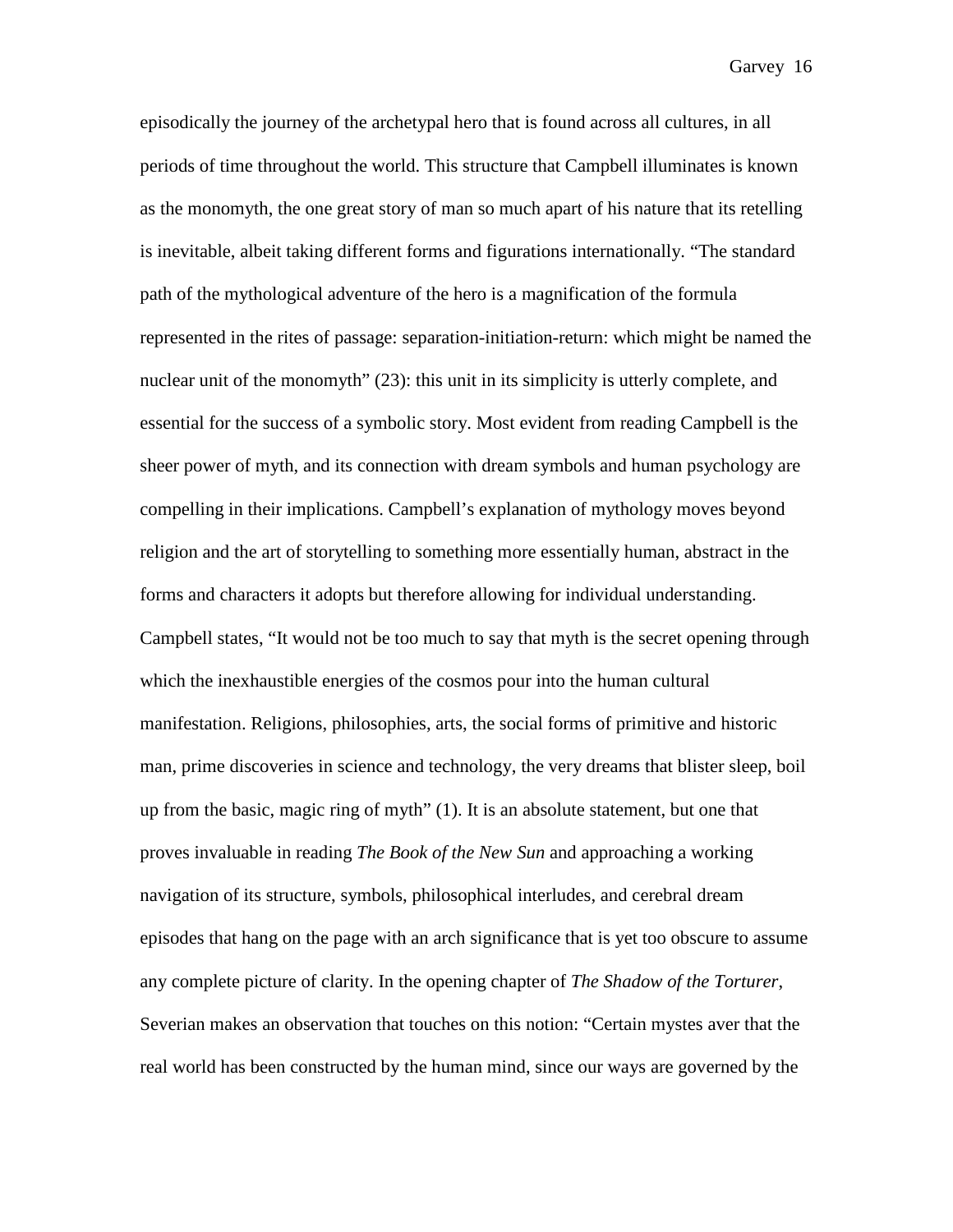artificial categories into which we place essentially undifferentiated things, things weaker than our words for them. I understood the principle intuitively that night…" (*Shadow*, 11). From the beginning Severian insinuates the fact that he has an understanding of concepts and constructs essential to humanity that in their complexity render language astoundingly overwrought. What the mythology that Campbell examines accomplishes in its deceptive simplicity is directly analogous to the religious and mythical systems displayed and cycled in *The Book of the New Sun*. Severian and therefore Wolfe understand this, and trust the reader to reach this understanding themselves.

Of the multitudinous instances of duality, the incident of the rising cathedral is one that Wolfe establishes in the esoteric sense but then later deconstructs with rational thought. Prefacing this miraculous vision is Severian's discovery of the Claw of the Conciliator, and the fact that what follows appears so portentous lends it a great significance. As Severian and Dorcas wonder at the Claw, they see the following: "Hanging over the city like a flying mountain in a dream was an enormous building—a building with towers and buttresses and an arched roof. Crimson light poured from its windows. I tried to speak, to deny the miracle even as I saw it; but before I could frame a syllable, the building had vanished like a bubble in a fountain, leaving only a cascade of sparks" (*Shadow*, 188). The vision is nothing short of spectacular, and it is an instance of theophany that sets the tone of the religious narrative that henceforth becomes more closely woven into the text. In the following novel however, this event is downplayed into the mundane, through passing conversation with a nameless character no less. At the festival in Saltus, Severian questions an elderly woman about the location of the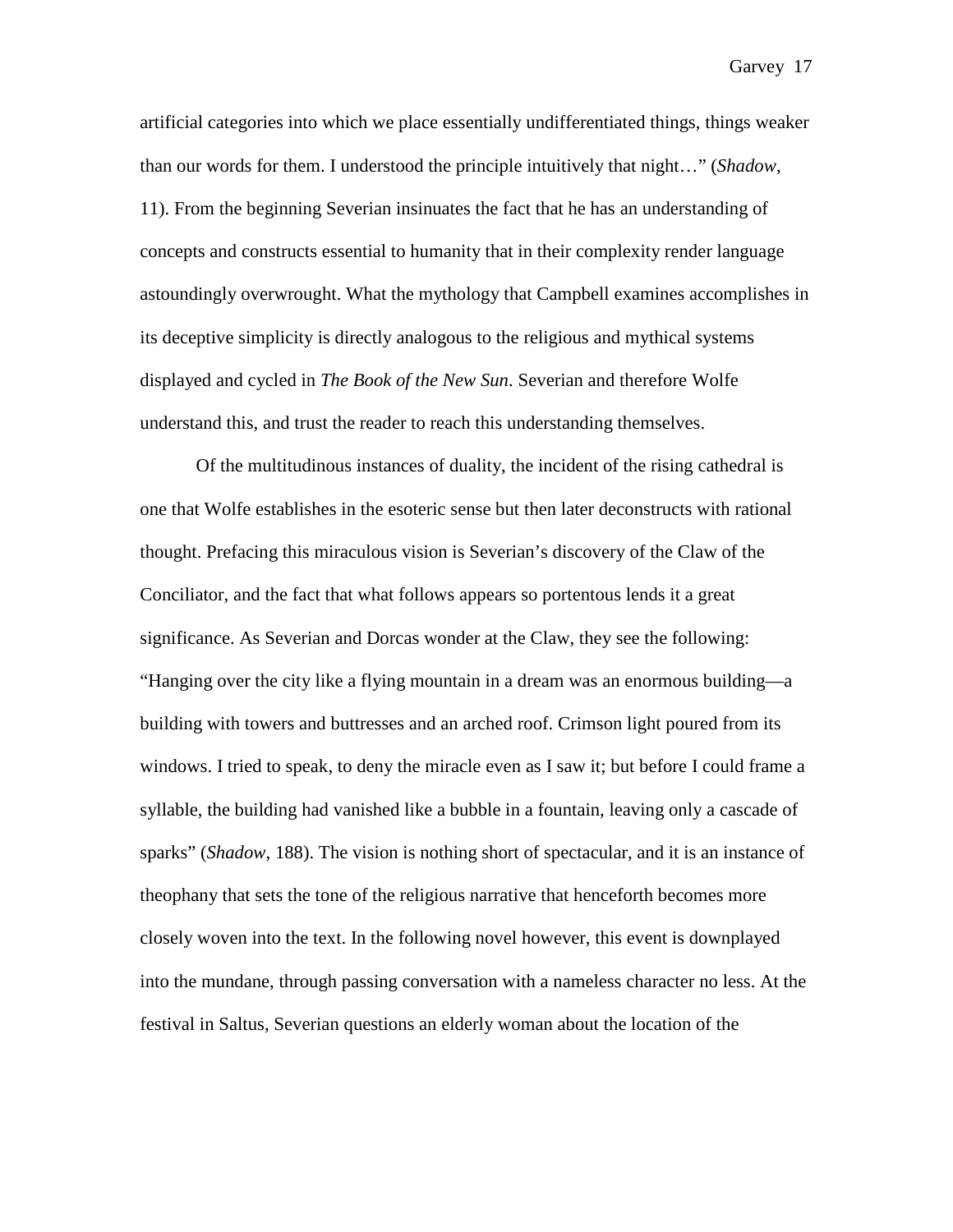Pelerines, a religious organization whose temporary abode was the cathedral of the vision. The old woman confirms the rising, but explains it thus:

> "When my grandson-in-law heard about it, he was fairly struck flat for half a day. Then he pasted up a kind of hat out of paper and held it over my stove, and it went up, and then he thought it was nothing that the cathedral rose, no miracle at all. That shows what it is to be a fool—it never came to him that the reason things were made so was so the cathedral would rise just like it did. He can't see the Hand in nature." "He didn't see it himself?" I asked. "The cathedral, I mean." She failed to understand. "Oh, he's seen it when they've been through here, at least a dozen times." (*Claw*, 229)

As the cathedral was made of canvas, its rising into the air could be explained through simple science. As the old woman understands however, this explanation does not discredit the event entirely or mark it as trivial. Unlike Severian, the young man who burned the paper did not witness the cathedral rising himself, and therefore the power of the vision was never presented to him. For Severian the sight is a turning point, and it serves to make whole his relationship with Dorcas. As he explains, "It was only after the vision of that great building hanging, then vanishing, above the city, that I knew I had come to love Dorcas…And because our thoughts were entirely of what we had seen, our spirits embraced without hindrance, each passing through those few seconds of vision as if through a door never previously opened and never to be opened again" (*Shadow*, 189). The metaphysical interplay of their two "spirits" is significant, and this intimacy inspires the philosophical conversation between them referenced above.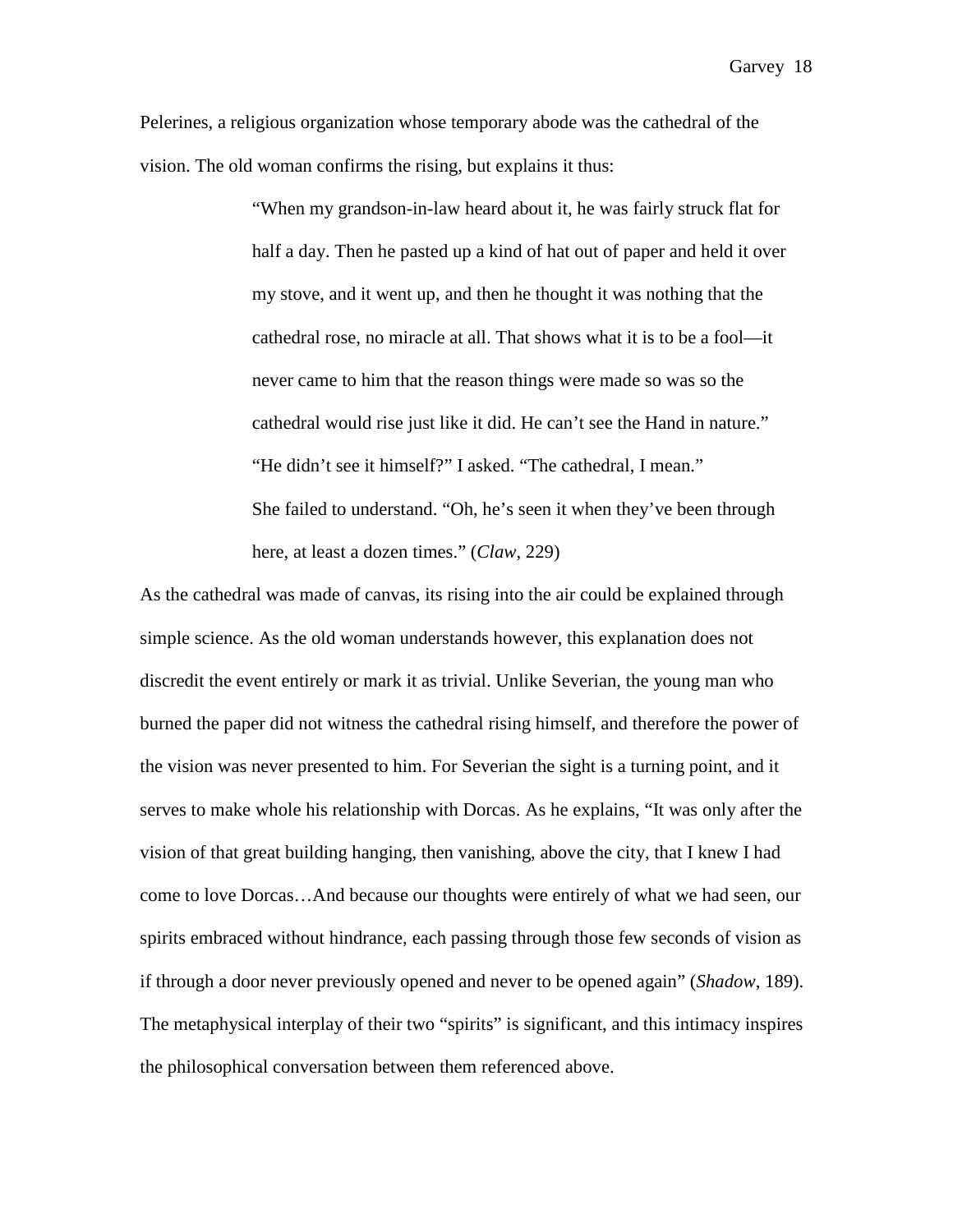Miracles occur in several instances throughout *The Book of the New Sun* through the use of the mysterious Claw of the Conciliator, '...the most precious of gems" (*Shadow*, 29). If Severian is a thaumaturge then the Claw is his instrument, although an inconsistent one. Raising those seeming dead back to life and healing severe injuries are actions that it inspires, but it does not perform on every occasion. For each acknowledged success there are a number of failures, and Severian is never sure when he attempts to draw forth its power that he will accomplish what he wishes. The gem itself is revered, a recognized religious relic, yet as with all things in *The Book of the New Sun* there is another explanation for its revered status and capabilities. Dorcas proposes this theory as to the comprehension of its powers:

> Severian, when you brought the uhlan back to life it was because the Claw twisted time for him to the point at which he still lived. When you half healed your friend's wounds, it was because it bent the moment to one when they would be nearly healed. And when you fell into the fen in the Garden of Endless Sleep, it must have touched me or nearly touched me, and for me it became the time in which I had lived, so that I lived again. But I have been dead. For a long, long time I was dead, a shrunken corpse preserved in the brown water. (*Sword*, 60)

So the argument that the Claw is no more than a device through which time is distorted is proposed, and given the fact that movements back and forth through time are possible in this story, it is not without its merit. Peter Wright suggests, "all of the apparently mystical incidents that the artefact propagates can be accounted for rationally by appealing to the physical and scientific laws operative in Wolfe's fictional heterocosm" (82), Wright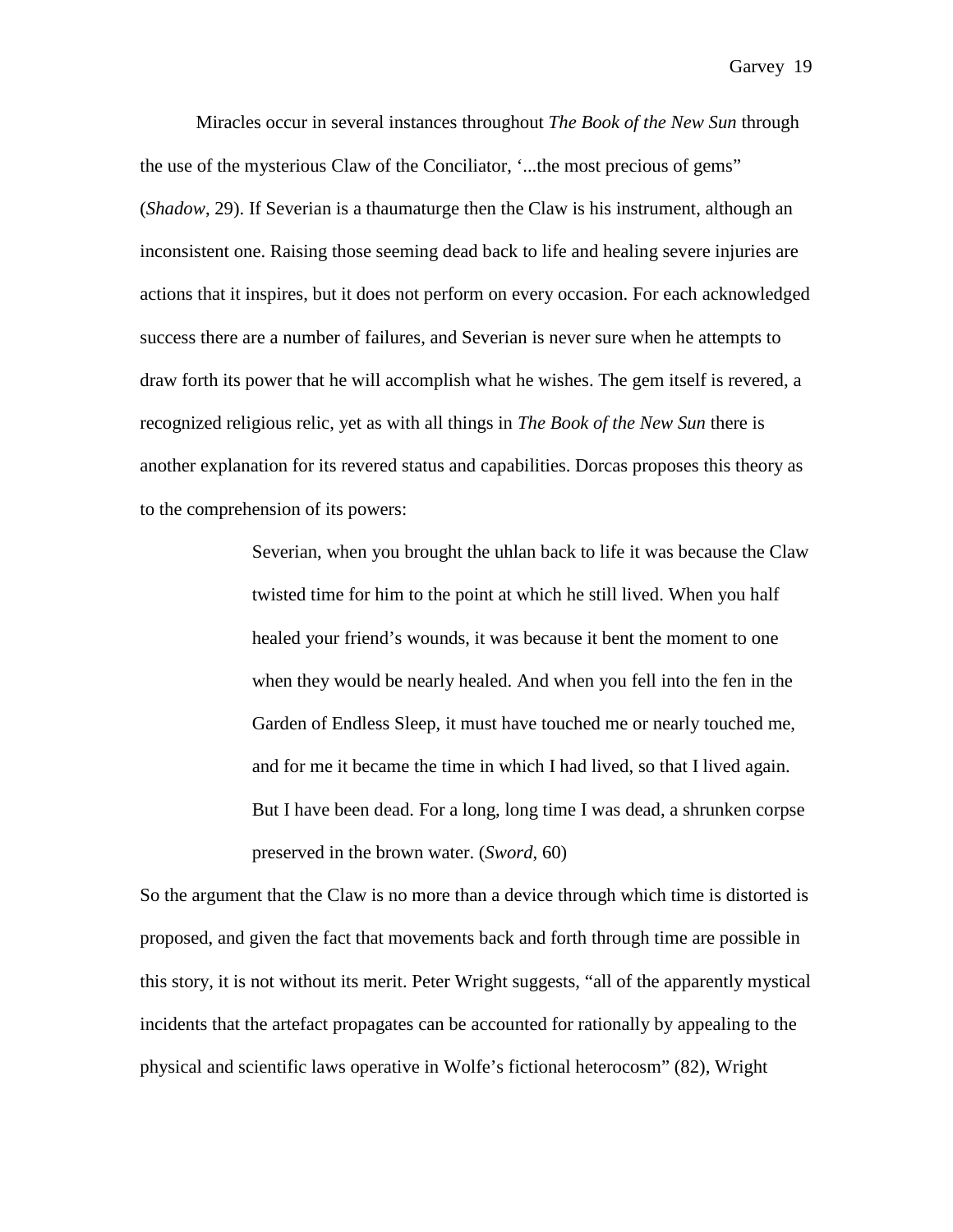understands the Claw as an enigmatic mechanism functioning within the established system of cross-dimensional travel. The final analysis of the relic Wright offers is that "The Claw's reanimatory and curative properties arise from its functions as the focal point of a localized time-travel field, directing massive amounts of energy from the White Fountain through Severian. The Claw is, therefore, the locus for a power external to Severian" (83). The energy that the Claw uses does indeed come from an external source, but this examination leaves Severian an unremarkable conductor of the direction of this energy.

Ultimately the Claw is symbolic, and with the knowledge that the greatest role Severian will play will be that of the Conciliator himself, any mechanistic assumptions of the utility of the Claw are irrelevant. Furthering his thinking on the Claw, Wright makes note of an acknowledgement made in *The Urth of the New Sun*: "When Apheta suggests that the Claw's ability to channel energy from the White Fountain arises from its immersion in Severian's blood…there is clearly an equation being drawn between blood and the Claw's potency" (83). What this observation accomplishes is the glorification of Severian's blood, and that any phenomena the Claw as an object may be responsible for is rooted in the fact that it was immersed in the life of the Conciliator. Severian comes to realize the futility of attributing the power he has witnessed and stimulated to a mere talisman, for when he comes across the Claw of the Conciliator in a strange place, after already having returned it to the Pelerines, he is able to muse with lucidity on the reality of the eternal, omnipresent divine:

> What struck me on the beach and it struck me indeed, so that I staggered as at a blow—was that if the Eternal Principle had rested in that curved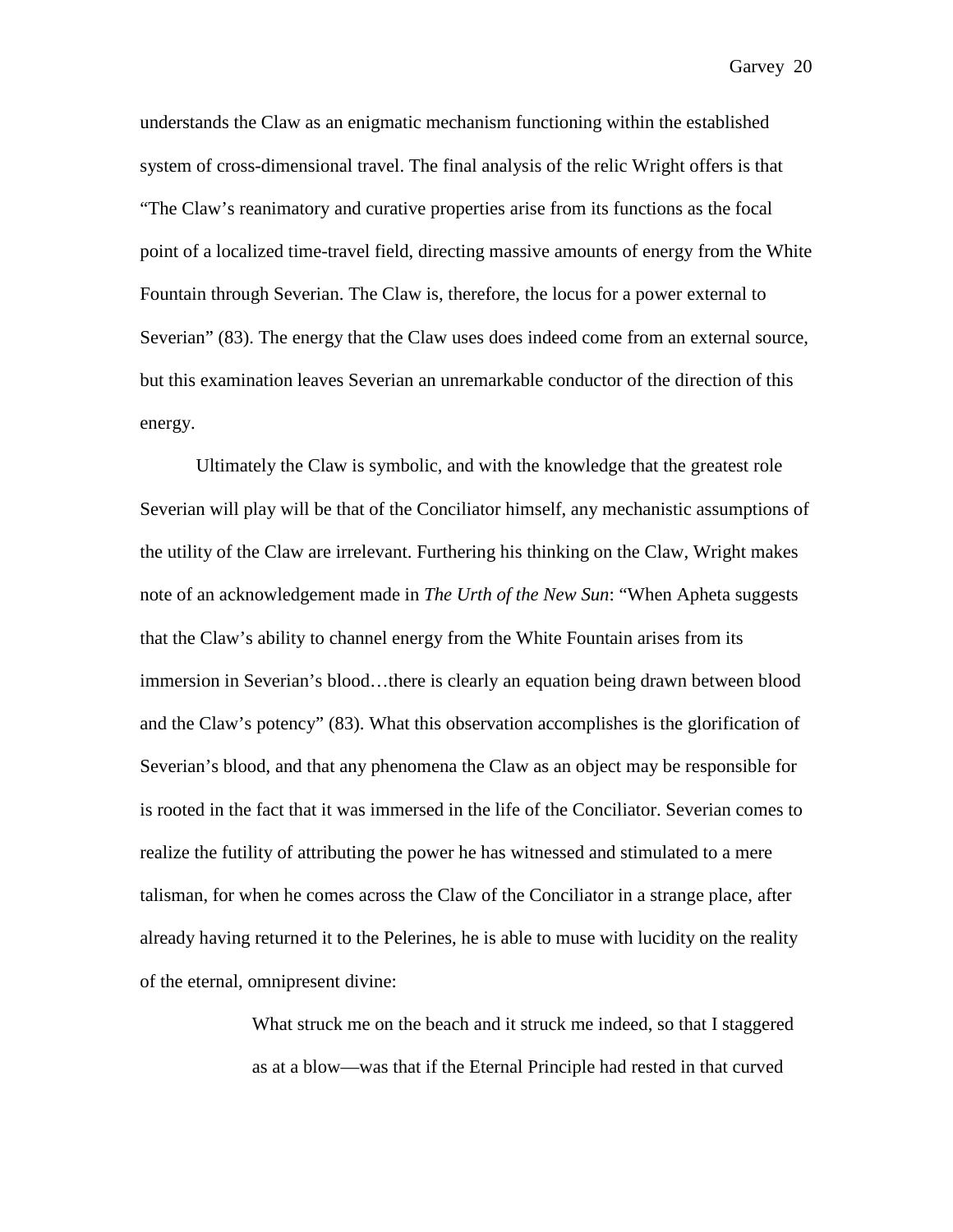thorn I had carried about my neck across so many leagues, and if it now rested in the new thorn (perhaps the same thorn) I had only now put there, then it might rest in anything, and in fact probably did rest in everything, in every thorn on every bush, in every drop of water in the sea. The thorn was a sacred Claw because all thorns were sacred Claws; the sand in my boots was sacred sand because it came from a beach of sacred sand... everything had approached and even touched the Pancreator, because everything had dropped from his hand. Everything was a relic. All the world was a relic. I drew off my boots, that had traveled with me so far, and threw them into the waves that I might not walk shod on holy ground. (*Citadel*, 367)

This often cited passage from *The Citadel of the Autarch* touches on a great many ideas, one of these being the principle of the entirety in the fragment, the individual piece, which resurfaces frequently throughout *The Book of the New Sun*. As Campbell suggests, "Because, finally, the All is everywhere, and anywhere may become the seat of power. Any blade of grass may assume, in myth, the figure of the savior and conduct the questing wanderer into the sanctum sanctorum of his own heart" (35). Severian is able to access miraculous energies not through the function of a time-travel device, but through the infinite channel of all of Urth. The White Fountain is indeed the external source of energy, yet it is an intimate part of Severian's being, and all the world is an outlet for the expression of its power.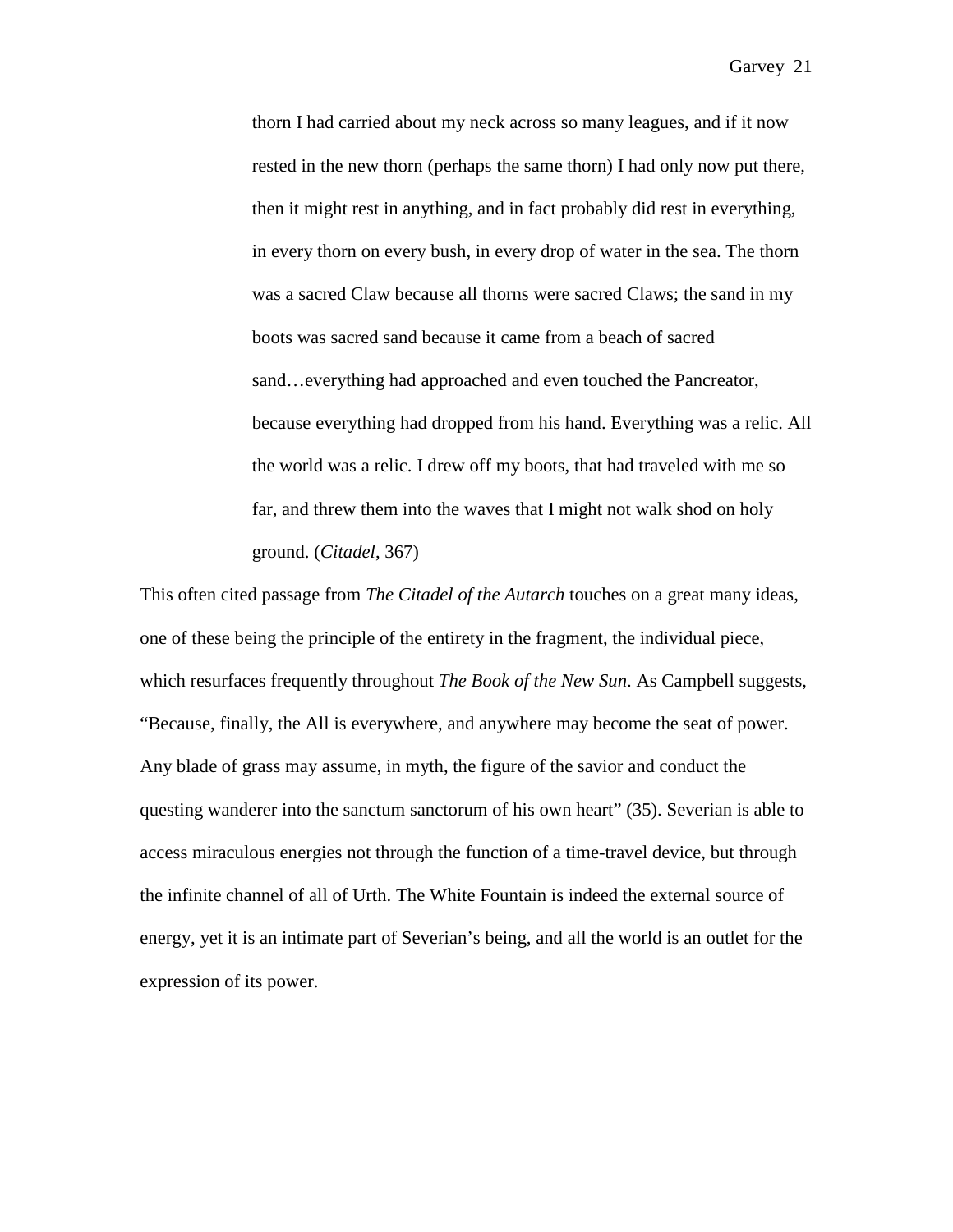The White Fountain itself is the key by which the Conciliator unlocks the New Sun from within the old. It is a magnificent galactic appearance, immaculate and gravid with the energy of genesis, described with language astronomically abstract:

> You know of the chasms of space, which some call the Black Pits, from which no speck of matter or gleam of light ever returns. But what you have not known until now is that these chasms have their counterparts in White Fountains, from which matter and energy rejected by a higher universe flow in endless cataract into this one. If you pass—if our race is judged ready to reenter the wide seas of space—such a white fountain will be created in the heart of our sun. (*Citadel*, 364)

So the projection of Master Malrubius explains to Severian, a nebulous description of its origin that ends with the conditions of its desired usage. Additionally it is marked as a boon, a gift to be allowed from him by whom "our race is judged," namely the Hierogrammate Tzadkiel. Tzadkiel and his kin are powerful, but is the engineering of such a galactic spectacle theirs to initiate and then transfer? Referring to one of the dream episodes occurring in *The Shadow of the Torturer*, Peter Wright divorces Severian's agency from the question:

> As the Hierogrammates' marionette, Severian is powerless to oppose their schemes, even if he understood them fully, and his relative impotence is suggested by the description of his puppet counterpart as a "dust mote in a sunbeam." Severian is just such a speck, caught in the swirling events that bring the White Fountain, like a sunbeam, into the heart of the old sun. His inability to gauge his role in the Hierogrammates' strategies, and his own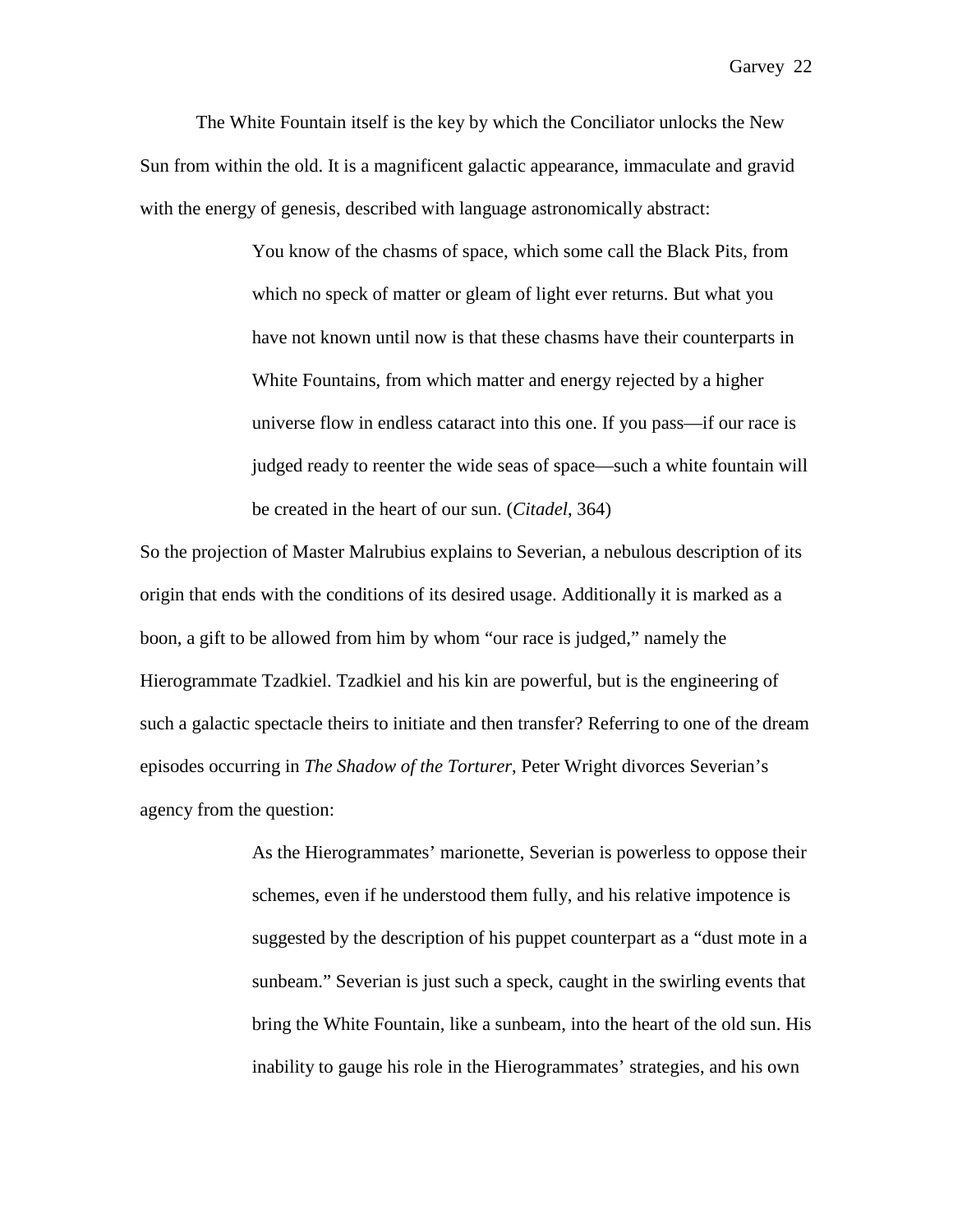self-importance, are mocked at the conclusion of the puppets' battle when his analogue's empty victory over "the man of sticks" is celebrated with a derisive "flourish of toy trumpets." (78)

Expanding his theory on the eugenic conspiracy of the Hierogrammates, Wright paints the White Fountain as a device, a boon, that these beings may employ and bestow at will through their advanced technology. Severian only fits in because of his ideal biology, the human genetic material that will be required to sustain the Hierogrammates, and his pseudo-religious quest and journey of personal growth is bleakly reduced to an image of a pawn moving across a chessboard towards a sacrificial maneuver.

To move beyond this interpretation evokes Joseph Campbell's mythological theory regarding the "World Navel," a concept that forms "…the symbol of the continuous creation: the mystery of the maintenance of the world through that continuous miracle of vivification which wells within all things" (32). The White Fountain is certainly that, a surging force of light, life, and energy that in its union with a weakening sun might be said to provide "maintenance" to the ultimate source of vitality for the planet Urth. Applying this theory to the White Fountain however would acknowledge that "miracle of vivification which wells within all things," in direct opposition to Wright's theory based on the fictional and highly advanced scientific knowledge that could create spontaneously a massive galactic occurrence. Campbell continues by describing the release of this energy at the successful conclusion of a hero's journey:

> The torrent pours from an invisible source, the point of entry being the center of the symbolic circle of the universe, the Immovable Spot of the Buddha legend, around which the world may be said to revolve…The tree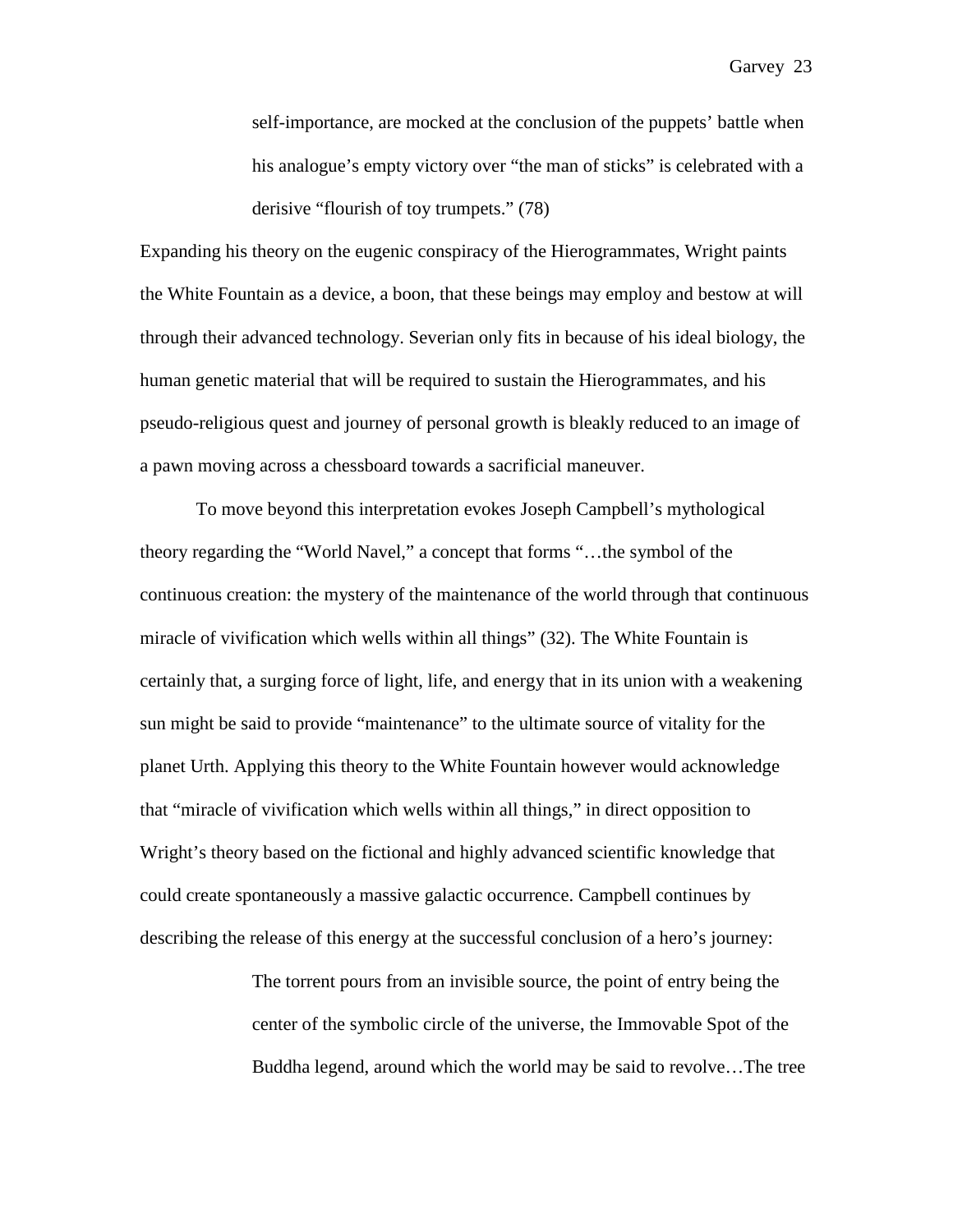of life, i.e., the universe itself, grows from this point. It is rooted in the supporting darkness; the golden sun bird perches on its peak; a spring, the inexhaustible well, bubbles at its foot. (32)

Combining with the sun, "the center of the symbolic universe," the White Fountain murmurs an endless spring at the feet of a "golden sun bird," which roosts commandingly atop the crest of life energy supported in the wide night of outer space. The winged creature may seem to be the master of this force, and while it does hold rightly an importance, it is ultimately a herald for something greater than itself.

Following his escape from imprisonment in *The Claw of the Conciliator*, Severian comes across a short, bald, androgynous figure amidst a secret chamber of the House Absolute concealed by convoluted veils. Because Thecla's mind and memories at this point are also Severian's own, he recognizes this figure robed in yellow as none other than the Autarch. The ruler of the Commonwealth compels Severian to peer into a massive tome with pages like silvered glass, and an image is revealed to him:

> As he spoke, something shaped itself in shining air above the open pages. It was neither a woman nor a butterfly, but it partook of both, and just as we know when we look at the painted figure of a mountain in the background of some picture that it is in reality as huge as an island, so I knew that I saw the thing only from far off—its wings beat, I think, against the proton winds of space, and all Urth might have been a mote disturbed by their motion. Then as I had seen it, so it saw me…It paused and turned to me and opened its wings that I might observe them. They were marked with eyes. (*Claw*, 336)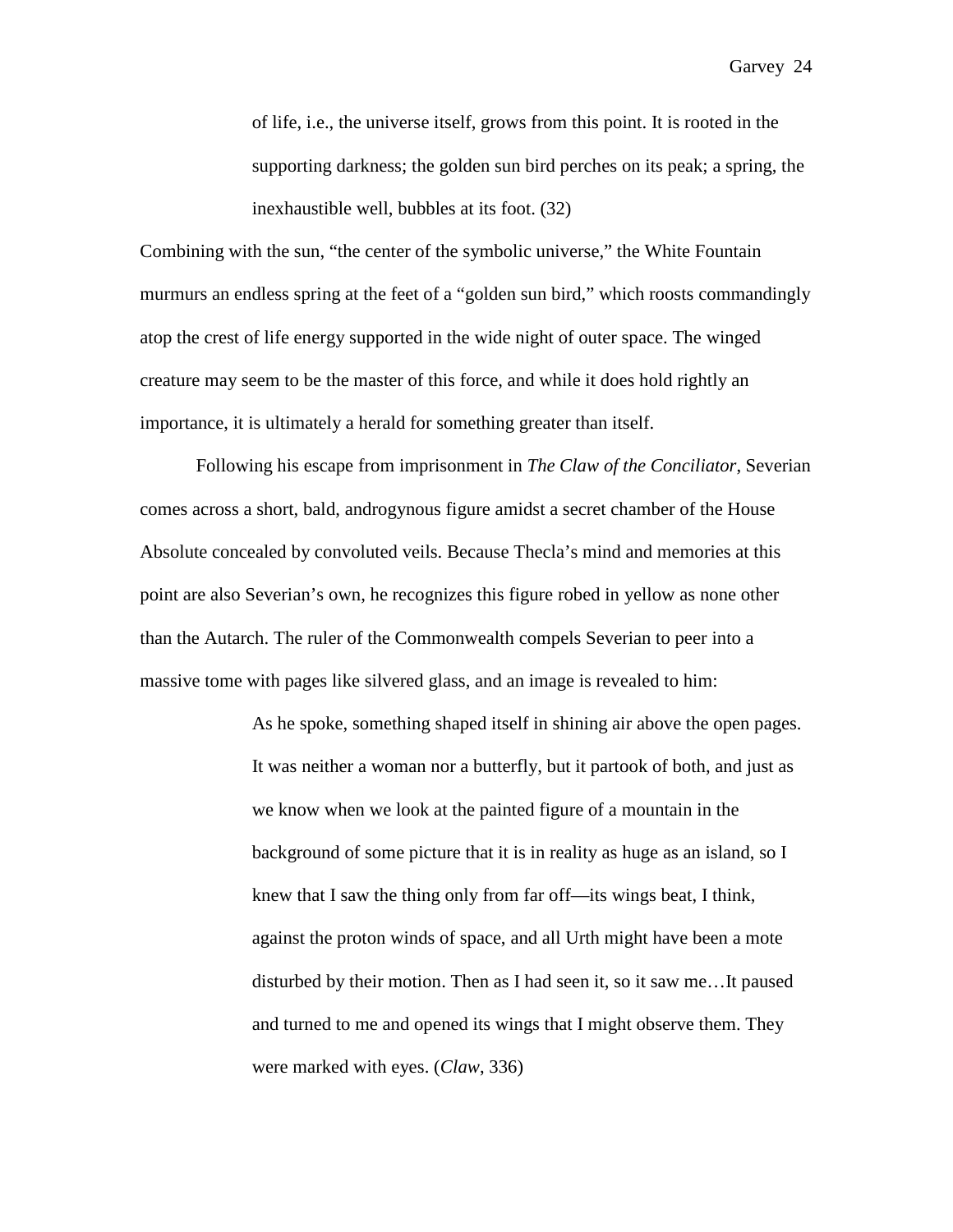It is not until *The Urth of the New Sun* that this entity is revealed to be none other than Tzadkiel, assuming one shape of sex and form among many that he may choose at will. A beast of ethereal flight already then soars through the great sky of space, anticipating its ivory perch on a burgeoning fountain. It is the effect of this image on Severian's countenance however that asserts his indisputable role, manipulative plots notwithstanding, in the creation and application of the White Fountain, for the Autarch "…handed me a clean cloth as he spoke, and I wiped my brow with it as he told me, because I could feel the moisture running down my face. When I looked at the cloth, it was crimson with blood" (*Claw*, 337). In meeting with a king and witnessing an emanation of great spiritual portent, Severian is adorned his own crown of thorns and blood flows from the top of his head. It is one of the more overt comparisons Wolfe makes to Christ using Severian, and returning to Campbell's explanation of the "World Navel" the importance of this imagery here is observed as "...the figure [previously the sun bird] may be that of the cosmic man or woman…seated or standing on this spot, or even fixed to the tree [tree of life] (Attis, Jesus, Wotan); for the hero as the incarnation of God is himself the navel of the world, the umbilical point through which the energies of eternity break into time" (32). Recalling Wright's own words about the importance of blood regarding the Claw of the Conciliator and the workings of the extraordinary, here is illustrated Severian's individual significance before becoming Autarch, before judgment by the Hierogrammates, his dripping red life an indication of the independent divinity of the Conciliator.

Wright's claims are continually brought back to the manipulative plan of the Hierogrammates, a plan that is vague and only briefly explained in *The Urth of the New*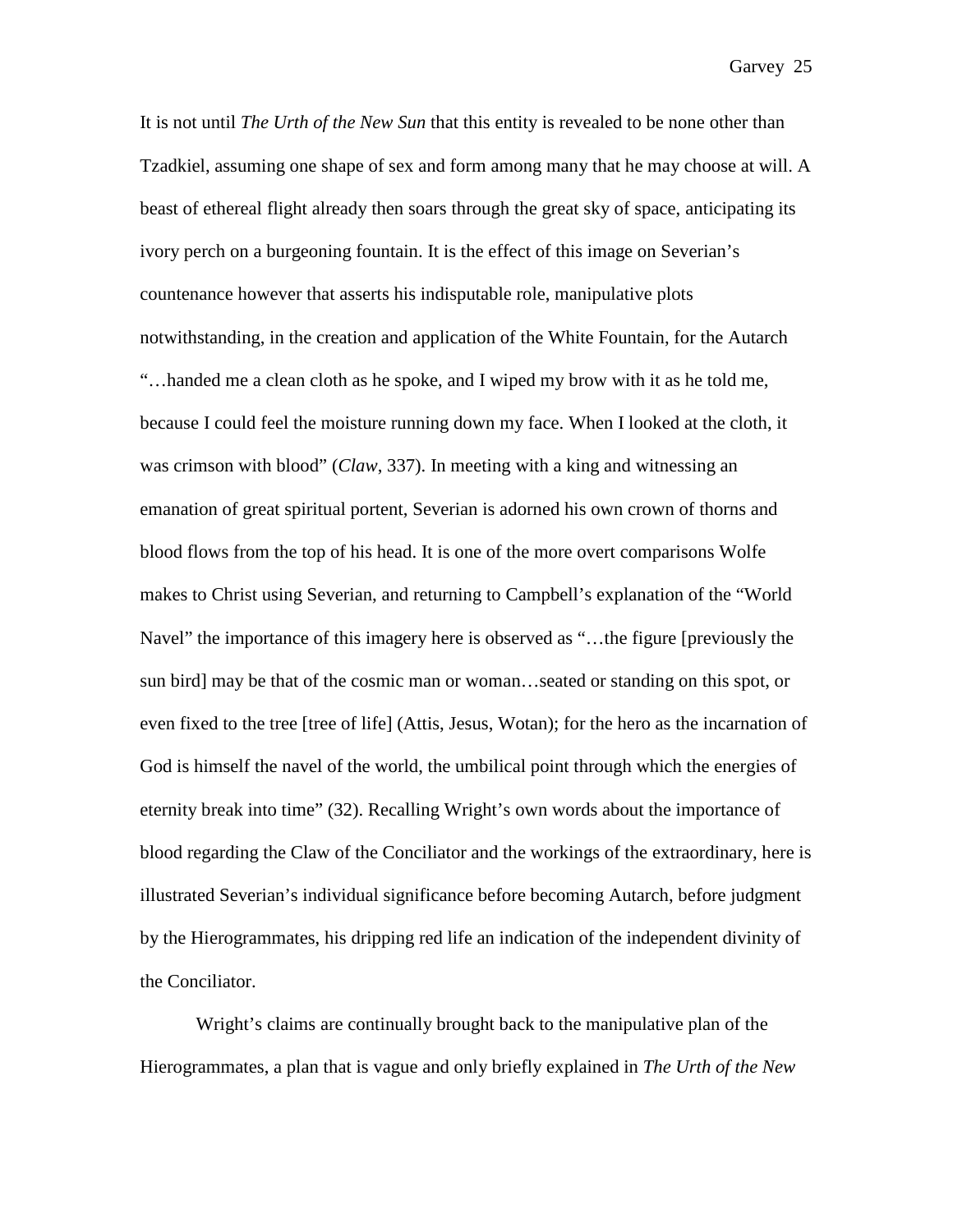*Sun*. Severian attempts to articulate the goal of this plan to Gunnie, a woman who arrived with him on Yesod, yet he has trouble doing so, remarking that "The Hierarchs and their Hierodules—and the Hierogrammates too—have been trying to let us become what we were. What we can be….That's their justice, their whole reason for being. They bring us through the pain we brought them through" (*Urth*, 159). This explanation expresses the notion that human beings will be brought through a process that will return them to the superior state of their race formerly expressed before Urth regressed, the evidence of greater men already surrounding Severian and those of his generation through the relics of achievements only an interstellar civilization could have hoped to gain. Apheta is present to listen to Severian's conversation, and she responds with remarks of her own that provide further clarity:

> You in turn will make us go through what you did. I think you understand…Your race and ours are, perhaps, no more than each other's reproductive mechanisms. You [Gunnie] are a woman, and so you say you produce your ovum so that there will someday be another woman. But your ovum would say it produces that woman so that someday there will be another ovum. We have wanted the New Sun to succeed as badly as he [Severian] has wanted to himself. More urgently, in all truth. In saving your race he has saved ours; as we have saved ours of the future by saving yours. (*Urth,* 159-60)

Apheta's comment about human beings and the Hierogrammates sharing a relationship akin to "reproductive mechanisms" becomes especially relevant, and her further comparison between the woman and her ovum is enlightening in the fact that it betrays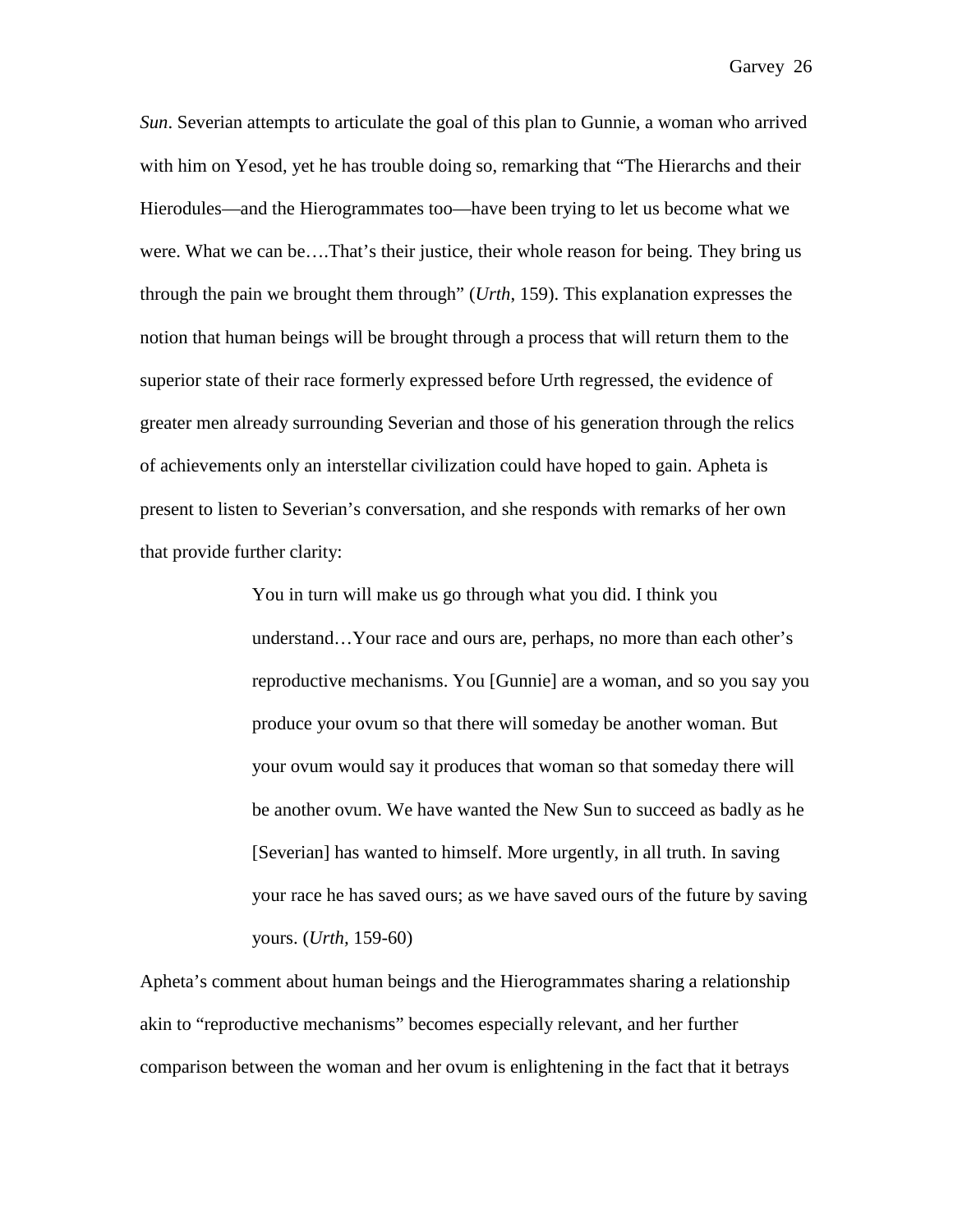the Hierogrammate psychology of the ends proving far more important than the means. This being said, the "ends" being described are not the immediate salvation of Apheta and Tzadkiel, the living generation of Hierogrammates, but the guarantee of a future for the entirety of their race, as well as that of human beings. Describing the ideology in this way lends an additional perspective to the consequences of the coming of the New Sun as well, for it is an aspiration for the greater good. The Hierogrammates and Severian, in addition to the common people of Urth, are aware that many will die with the birth of a New Sun and that Urth will be flooded and renewed through destruction, yet they justify this massive loss of life with what is depicted as the moral high ground. Regarding the Hierogrammates, Wright continues to see their plans as straightforward and selfish:

> Their apparently altruistic actions towards humanity, their granting of the boon of the New Sun, must be recognized as a Hierogrammate means to a Hierogrammate end; the (comparatively) short-term benefits conferred on *Homo sapiens* who, in all probability, will be destroyed together with the old universe, are merely the by-products of the Hierogrammates' determination to ensure their own biological ascent. (72)

The fact is, simply, that there is no probability or likelihood of complete human annihilation, as the New Sun arrives as planned and humanity continues, albeit depleted and in a more primitive fashion. The old sun had to be violently revivified through the White Fountain, and the Urth of the old sun was destroyed as a result, yet the outcome is an Urth under the New Sun, an Urth that may continue. If the old sun had been allowed to sputter into galactic embers, the old Urth would have perished without hope for resurrection, bringing about what would have been the true end of humanity.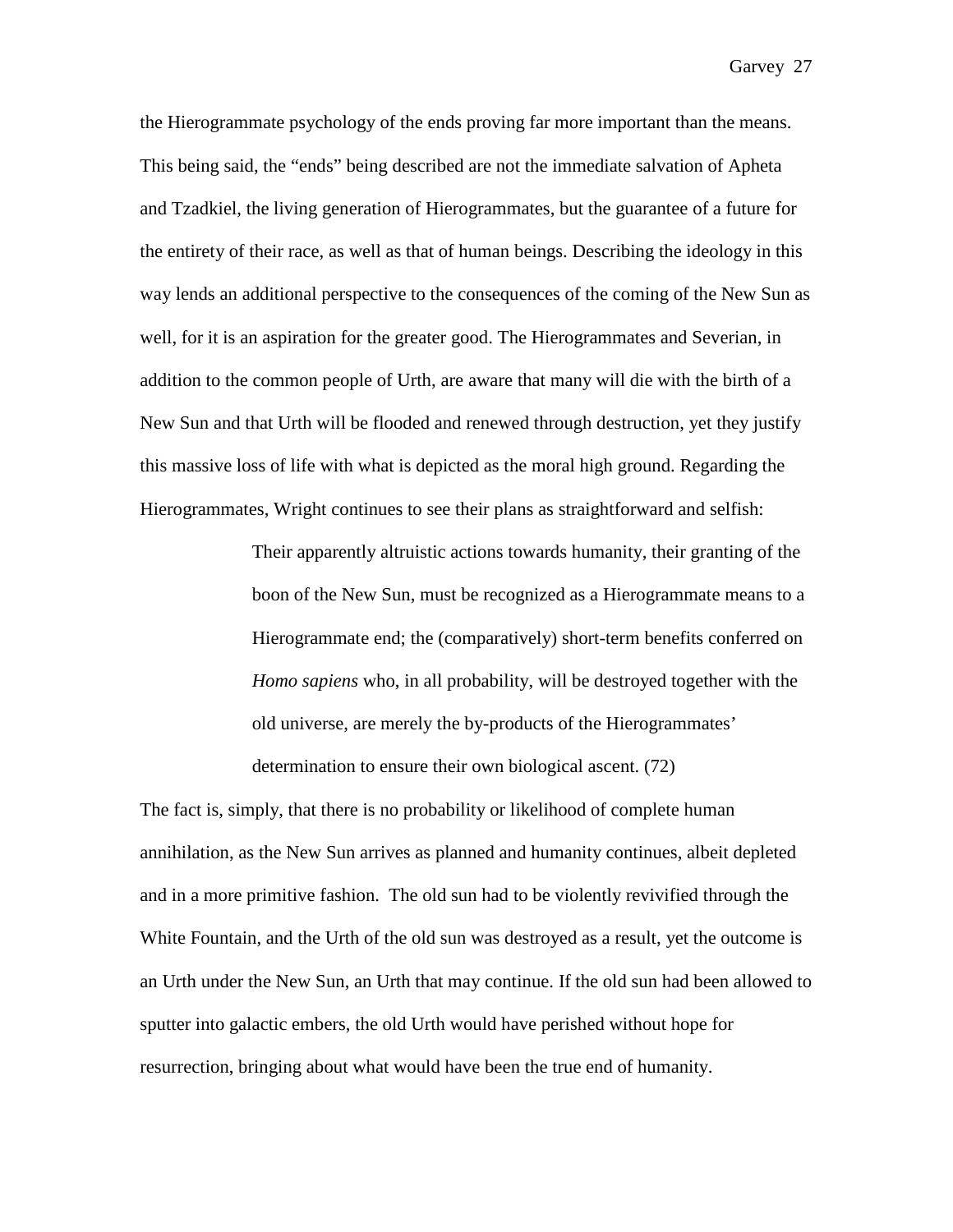Returning to the allusion Aptheta made to the sexual congruency of humanity and the Hierogrammates, the creation of the White Fountain is remarkable. Wright has asserted that the phenomenon is a boon to be granted through the power of Tzadkiel, yet Wolfe's description of its forming is framed in a far different setting, that of Apheta's bedchamber:

> Her hands, her lips, her eyes, the breasts I pressed—all wondrous; but there was more, perhaps the perfume of her hair. I felt that I breathed an endless night…Lying upon my back, I entered Yesod. Or say, rather, Yesod closed about me. It was only then that I knew I had never been there. Stars in their billions spurted from me, fountains of suns, so that for an instant I felt I knew how universes are born. All folly. Reality displaced it, the kindling of the torch that whips shadows to their corners, and with them all the winged fays of fancy. There was something born between Yesod and Briah when I met with Apheta upon that divan in that circling room, something tiny yet immense that burned like a coal conveyed to the tongue by tongs. That something was myself. (*Urth,* 145)

Briah being the universe in which Urth resides, what Severian feels so intimately as his own being, what is born between one universe and that of Yesod is the White Fountain. Severian describes as "folly" the notion that he understands how universes are born, and this is true, for what is born is not a universe but a galactic seed bearing life, and it must be couched within a solar womb. In his examination of an Irish myth, Campbell states:

> The bringing together of the two great symbols of the meeting with the goddess [here Apheta] and the fire theft [White Fountain] reveals with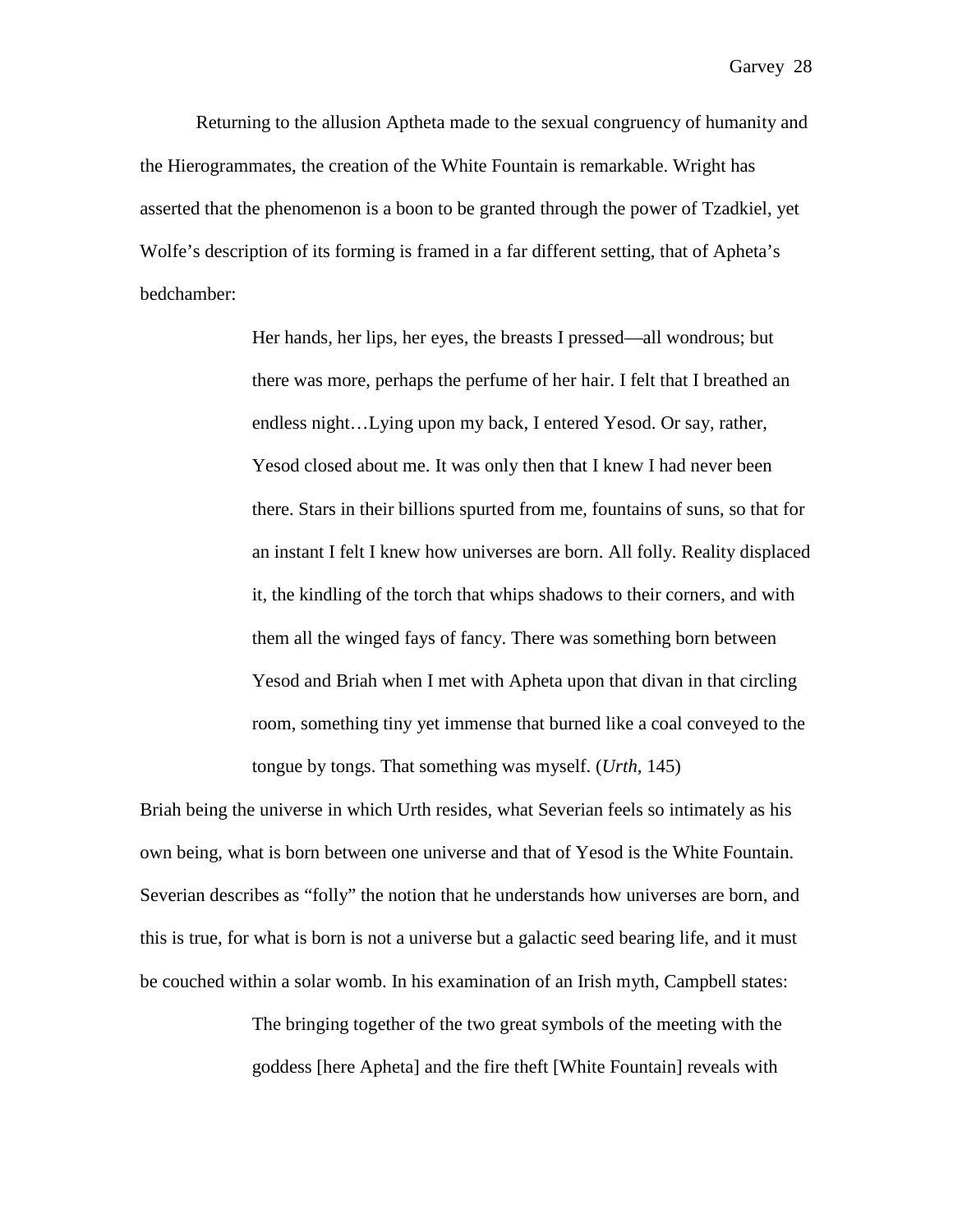simplicity and clarity the status of the anthropomorphic powers in the realm of myth. They are not ends in themselves, but guardians, embodiments, or bestowers, of the liquor, the milk, the food, the fire, the grace, of indestructible life. (149)

Apheta as mother-goddess here evokes an image of the Virgin Mary, in being a necessary vessel for the force of "indestructible life." The Christian imagery is relevant here as Severian playing the role of Father in creating this force of life is also the Son, for by his own admission what is produced from his union with Apheta is also himself. With Wright's argument in mind in relation to the above quote from Campbell one might connect the "bestowers" here with the Hierogrammates, granting them superiority in the exchange and causing this creation to be primarily their responsibility. However, with Severian finding himself in the White Fountain, there is no "bestowal" enacted at all, for the force of life that Severian gains from the universe of Yesod is merely himself, the essence of his life made manifest in galactic scale. As the Conciliator, Severian negotiates this essence, this power from a higher world to rejuvenate his own, beholden only to his own will and means.

By offering a solution to *The Book of the New Sun* that bestows on Gene Wolfe the role of a willful deceiver, the engineer of a puzzle solved only for its own sake, Peter Wright diminishes what the work does accomplish and points to a conclusion that is wholly dissatisfying. Wright claims:

> It is only by observing how he or she has been deceived and cajoled that the reader comes to appreciate more fully Wolfe's vision of humanity as a helplessly subjective species dependent on the whim of manipulatory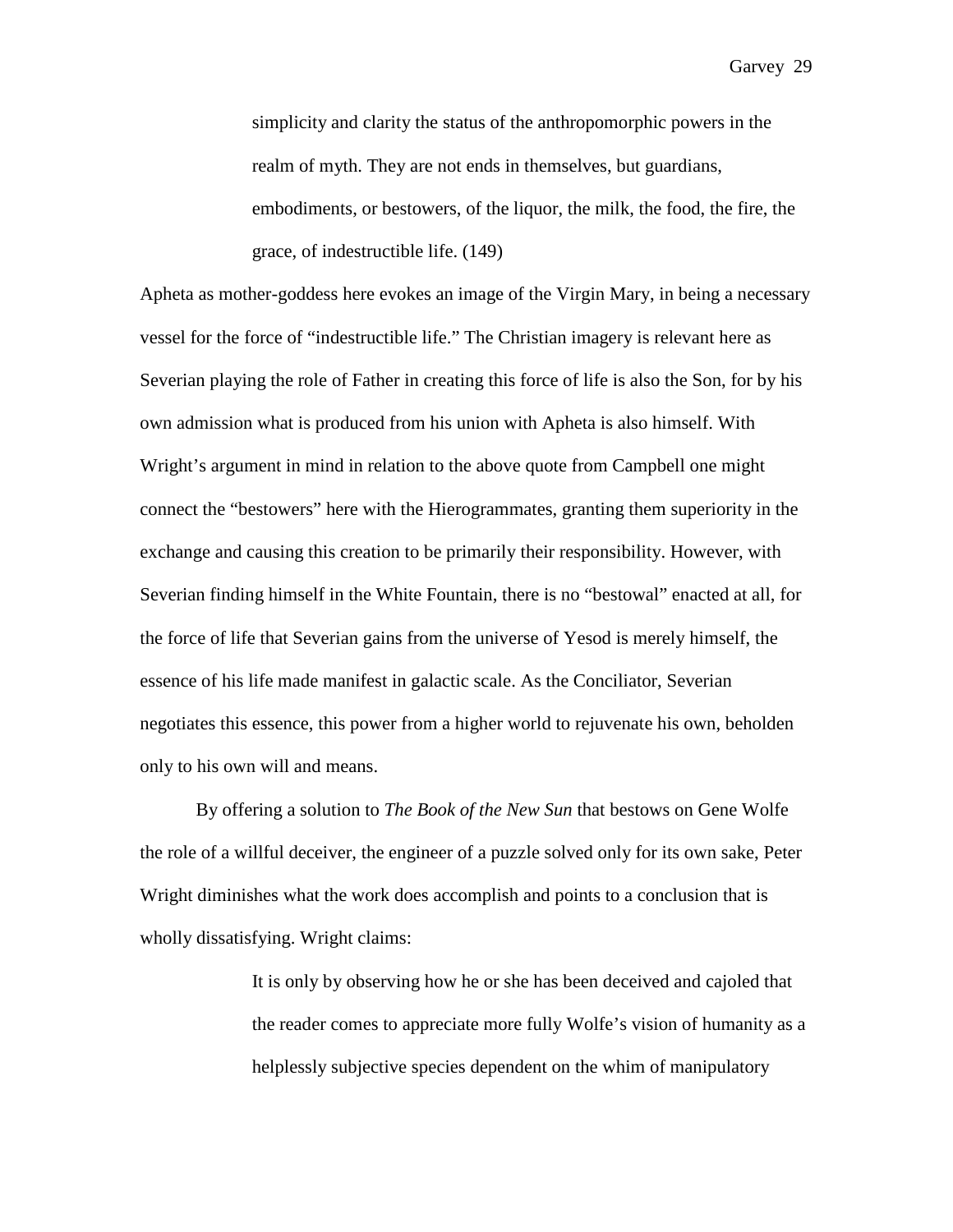forces. That reader, in turn, may then recognize his or her position in an analogous system. (167)

Here the use of archaic vocabulary and the structure of a plot that shows more than it tells are downgraded to devices of deception, tools to alter the reading experience and, if they are further examined through Wright's lens, may just show that reader that their own reality is false and wrought with misunderstanding. The crux of this argument circles back to the machinations of the Hierogrammates, beings whose goals are actually aligned with Severian's own. While it is eventually revealed that they had an influence "Above and beyond the 'stage' of the narrative's plot…played out on Urth," (70), the argument for their malevolent interference is based on insubstantial, conjectural claims. This argument also denies the mythological thrust of *The Book of the New Sun*, its utilization of symbols that hold a significant connection with the historical human psyche. Joseph Campbell writes about how interwoven these symbols are with the human consciousness, and because of this relationship the strength and at times intimidating nature of these symbols:

> The unconscious sends all sorts of vapors, odd beings, terrors, and deluding images up into the mind—whether in dream, broad daylight, or insanity; for the human kingdom, beneath the floor of the comparatively neat little dwelling that we call our consciousness, goes down into unsuspected Aladdin caves. There not only jewels but also dangerous jinn abide: the inconvenient or resisted psychological powers that we have not thought or dared to integrate into our lives. And they may remain unsuspected, or, on the other hand, some chance word…may touch a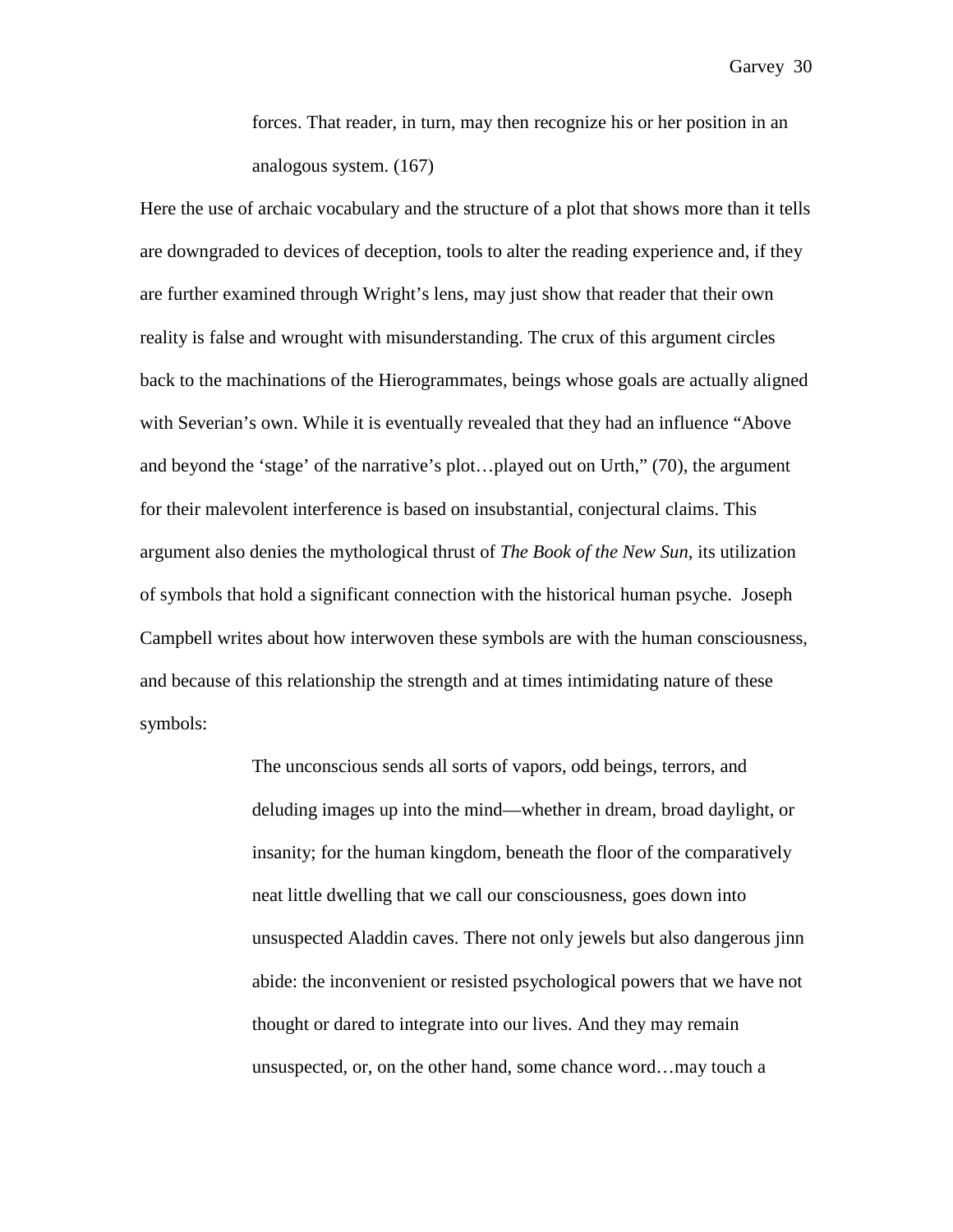magic spring, and then dangerous messengers begin to appear in the brain. These are dangerous because they threaten the fabric of the security into which we have built ourselves and our family. But they are fiendishly fascinating too, for they carry keys that open the whole realm of the desired and feared adventure of the discovery of the self. Destruction of the world that we have built and in which we live, and of ourselves within it; but then a wonderful reconstruction, of the bolder, cleaner, more spacious, and fully human life—that is the lure, the promise and terror, of these disturbing night visitants from the mythological realm that we carry within. (5)

A disturbing vision Wolfe certainly depicts, a sympathetic torturer who from his youth knows little more than death and the destruction of the human body is chosen as the hero of this myth. Severian's conciliation with entities a universe removed is frightening in its scope, with the drowning of the world the goal of this negotiation these beings cannot help but inspire fear and awe. In the security of logic one might hope to work through this feeling and arrive at a conclusion that firmly situates the fearsome "other" as an enemy, a cold and aloof manipulator drawing the puppet-strings of an already blemished hero towards an end that is wholly tragic. However, as Severian himself comes to realize, the navigation of these fiendishly captivating symbols is a journey that returns to the self. It is a destruction of the barriers that surround the self, a dismantling that is painful and terrifying, yet it ultimately leads to an individual understanding that is greater for the challenges it was forced to undergo.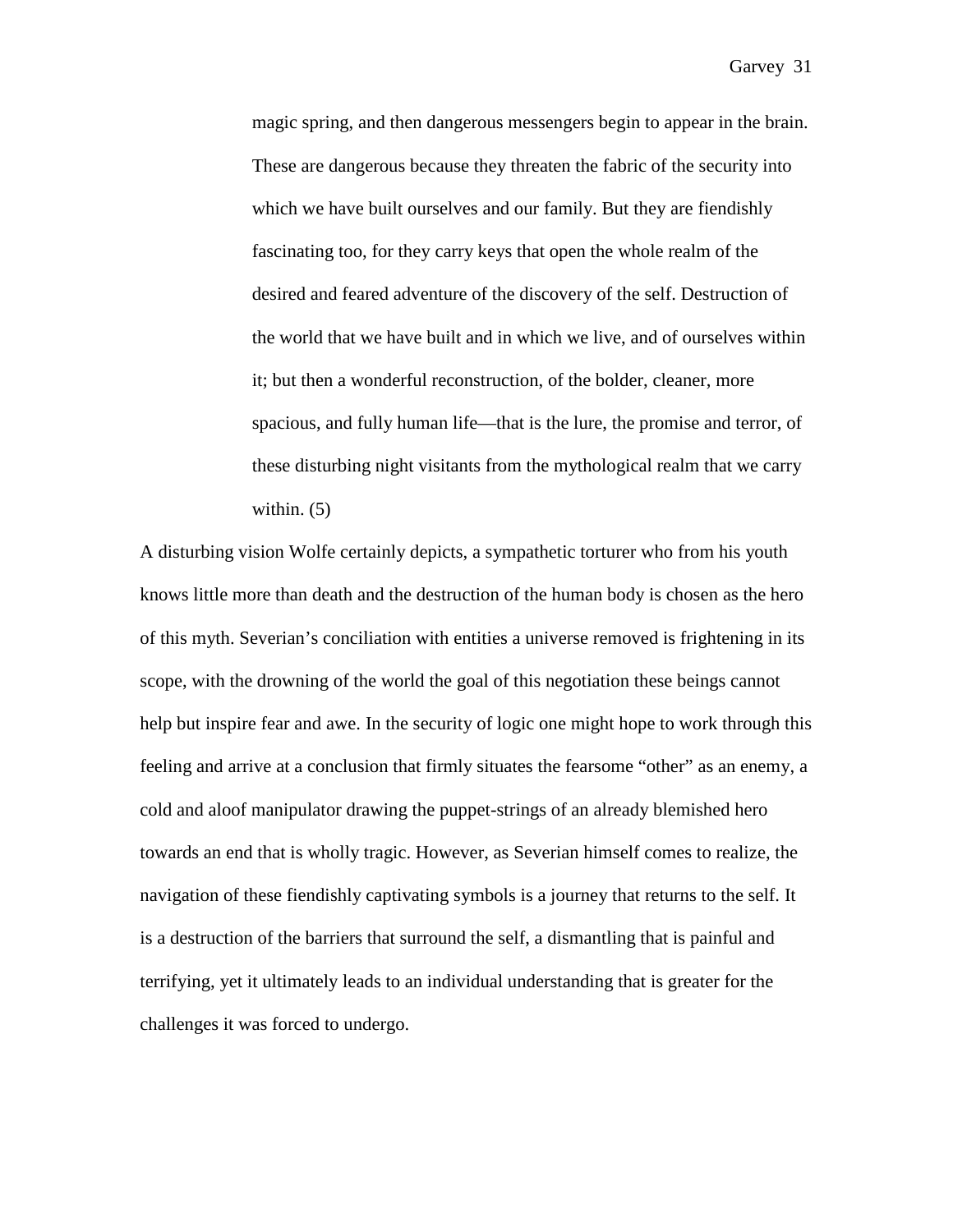Gene Wolfe's *The Book of the New Sun* is a significant work that has seen little examination in the decades following its publication, yet the importance and effectiveness of what the text accomplishes is abundantly clear to the curious reader. Wolfe crafts a sophisticated mythology that takes the ancient symbols and archetypes of mankind and flings them far into the future, testing the endurance of these devices in a fantastic setting that calls into question the relevance of images first established in ages past. What is revealed is that these images have indeed endured, the twisting and complex narrative serving not to diminish what has been evoked but to enhance it, the unique and erudite diction Wolfe employs not obfuscating but validating. *The Book of the New Sun* is simply a beautiful and subtle work that stands boldly in its own literary corner. It incorporates motifs and themes of literature that has come before yet its approach is bravely uncommon. A lesser writer might have struggled with such a volatile creation, but Gene Wolfe performs with cool facility in the crafting of a narrative whose intelligence is willing to trust in the reader's own.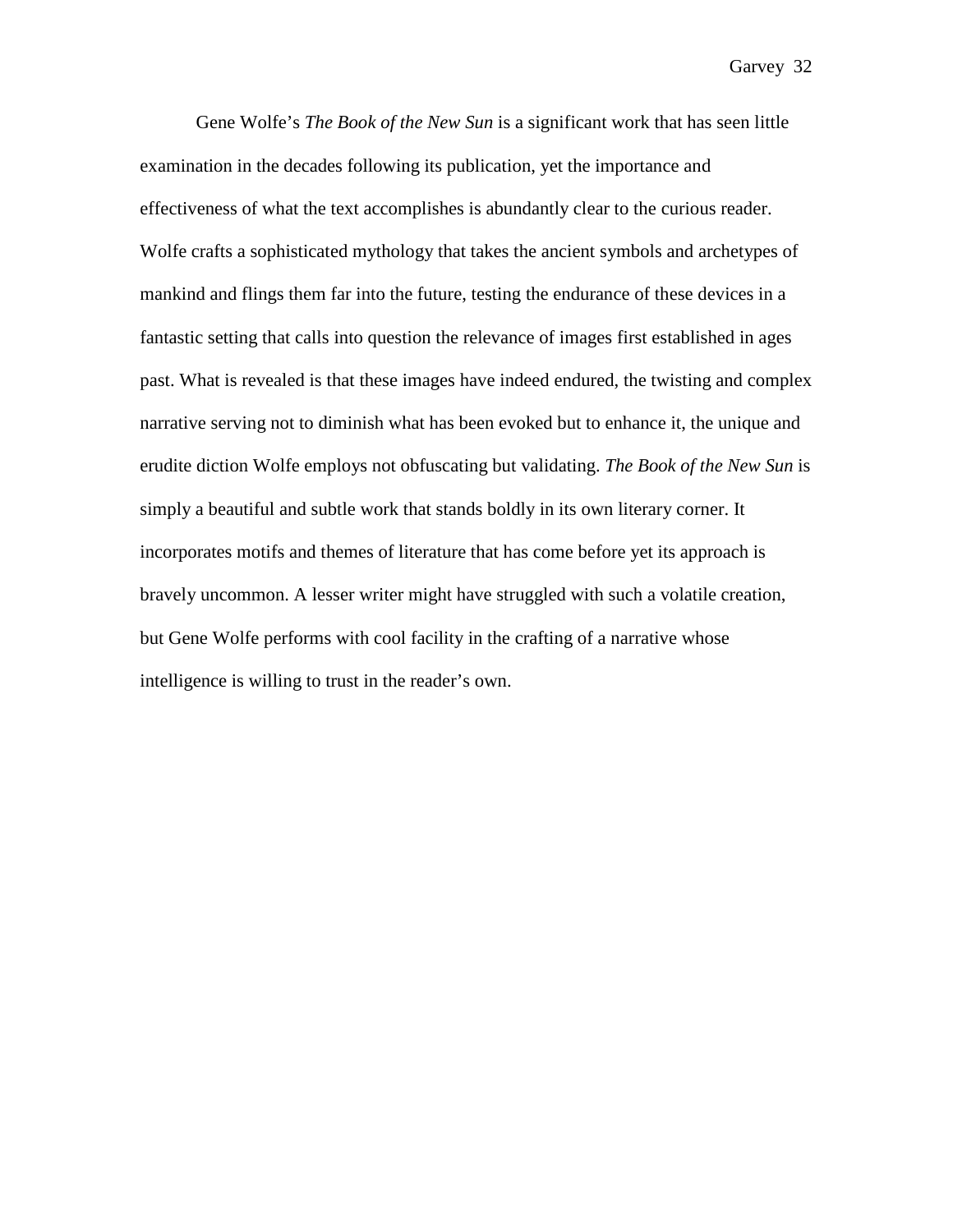## Appendix: Summary of *The Book of the New Sun*

*The Shadow of the Torturer* begins the narrative of Severian, a man born and raised among the Order of Seekers for Truth and Penitence, a title that the vernacular of his day converts into the "guild of torturers." His childhood is marked by portentous meetings and dream-like events that seem to have stepped outside of the boundaries of time, culminating in his brief romance with the Chatelaine Thecla, a woman imprisoned by the torturers at the behest of the Autarch, the supreme ruler of the Commonwealth. Unable to bear her agony Severian offers Thecla a swift suicide, and as a result he is exiled from his brotherhood, banished north to Thrax bearing the grand sword *Terminus Est* to serve as his judicial arm. Severian becomes involved in plots of intrigue, dramatic productions, and religious mystery while passing through the sweeping city of Nessus, and it is here that he unknowingly obtains the Claw of the Conciliator from the visiting order of Pelerines. While preparing to face a challenger in a duel at sunset, Severian raises a young woman named Dorcas from the murky depths of a funerary lake, and she cleaves to him with an ethereal desperation. Severian duels the challenger, the fighters dancing back and forth to avoid the poisoned razor-leaves of the avern plant they battle with, and Severian is mortally wounded, only to miraculously rise seemingly unharmed. Severian performs an execution shortly after and prepares to continue his journey with Dorcas, the two stopping to marvel at a vision of a burning cathedral hovering over Nessus, the "City Imperishable." Severian and Dorcas reunite with characters previously lost, and the novel concludes with passage through the Piteous Gate.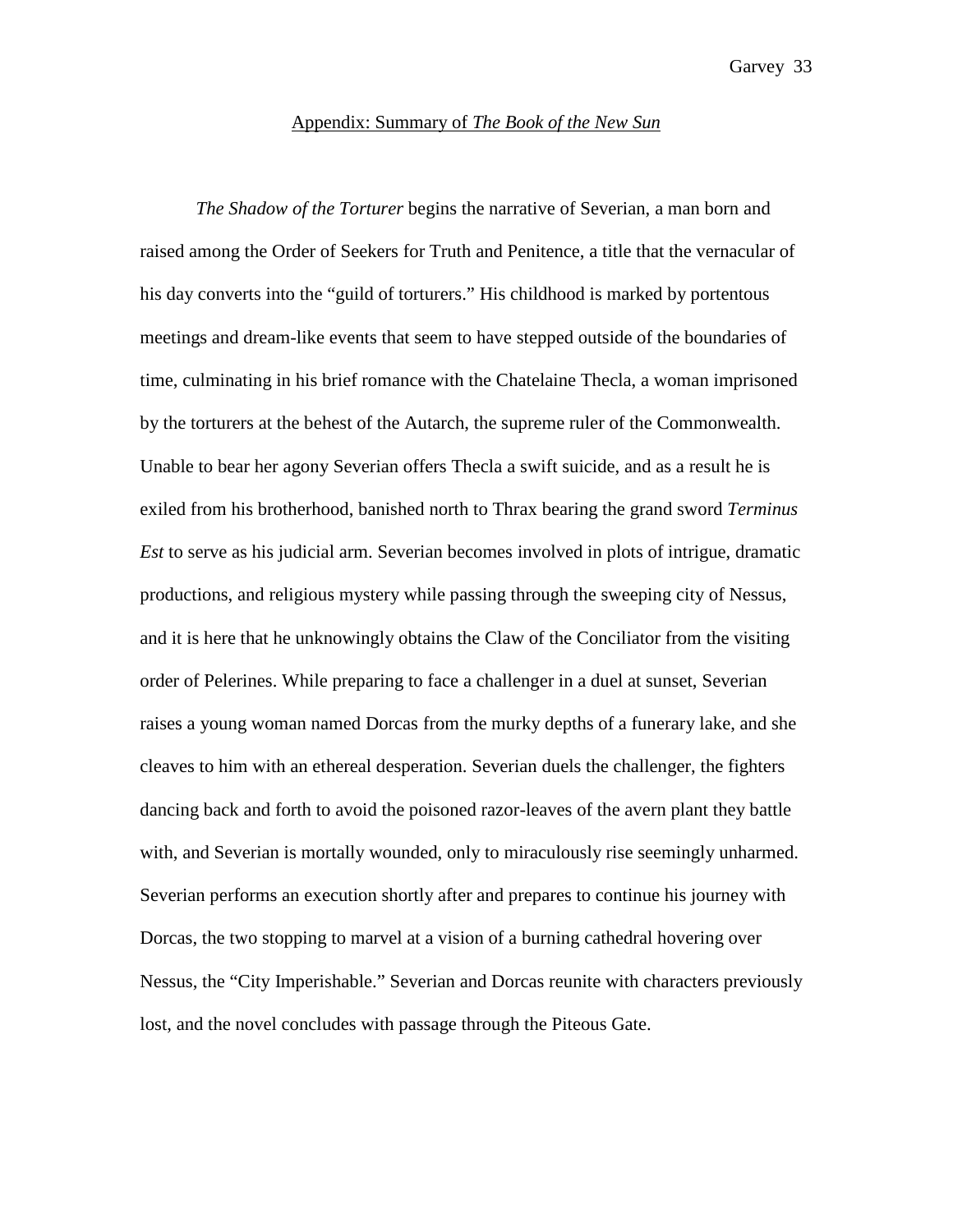*The Claw of the Conciliator* finds Severian continuing his quest, separated from Dorcas and the group of actors who have journeyed with them. Severian is in the village of Saltus to perform several executions, accompanied by the half-mechanical man Jonas. A festival is underway in Saltus to coincide with the ceremonious executions, and here Severian encounters an old antagonist and a mysterious "green man". Severian sets the "green man" free from his chains, and he leaves the torturer with bewildering remarks about an Urth that enjoys the light of the New Sun. Severian performs the executions and is led astray by a letter that has been forged to disturb him, the letter leading him through an abandoned mine where the miraculous light of the Claw is displayed. The agents of the revolutionary Vodalus soon after apprehend Severian and Jonas, and a grotesque and symbolic corpse ritual is performed that unites the memories and essence of Thelca with Severian, the two becoming one. Severian and Jonas journey to the House Absolute, fleeing horrid entities from across the stars along the way, and resurrecting a patrolman suffocated by the interstellar darkness. Imprisoned within the high seat of governance, Thecla's memories lead Severian to an escape that offers Jonas another way out, a pathway between reflecting mirrors that will return him to the wide seas of space. Roaming alone through the House Absolue Severian meets unique attendants and a familiar artist, eventually coming to the Autarch himself, this figure concealed by walls and doors crafted to trick the untrained eye. The Autarch shows Severian a vision, and reunites him with Dorcas and the troupe of theater performers. The play "Eschatology and Genesis" is performed verbatim for the court of royals and guests not from Urth, ending with panic and gunfire. Alone again, Severian and Dorcas conclude the second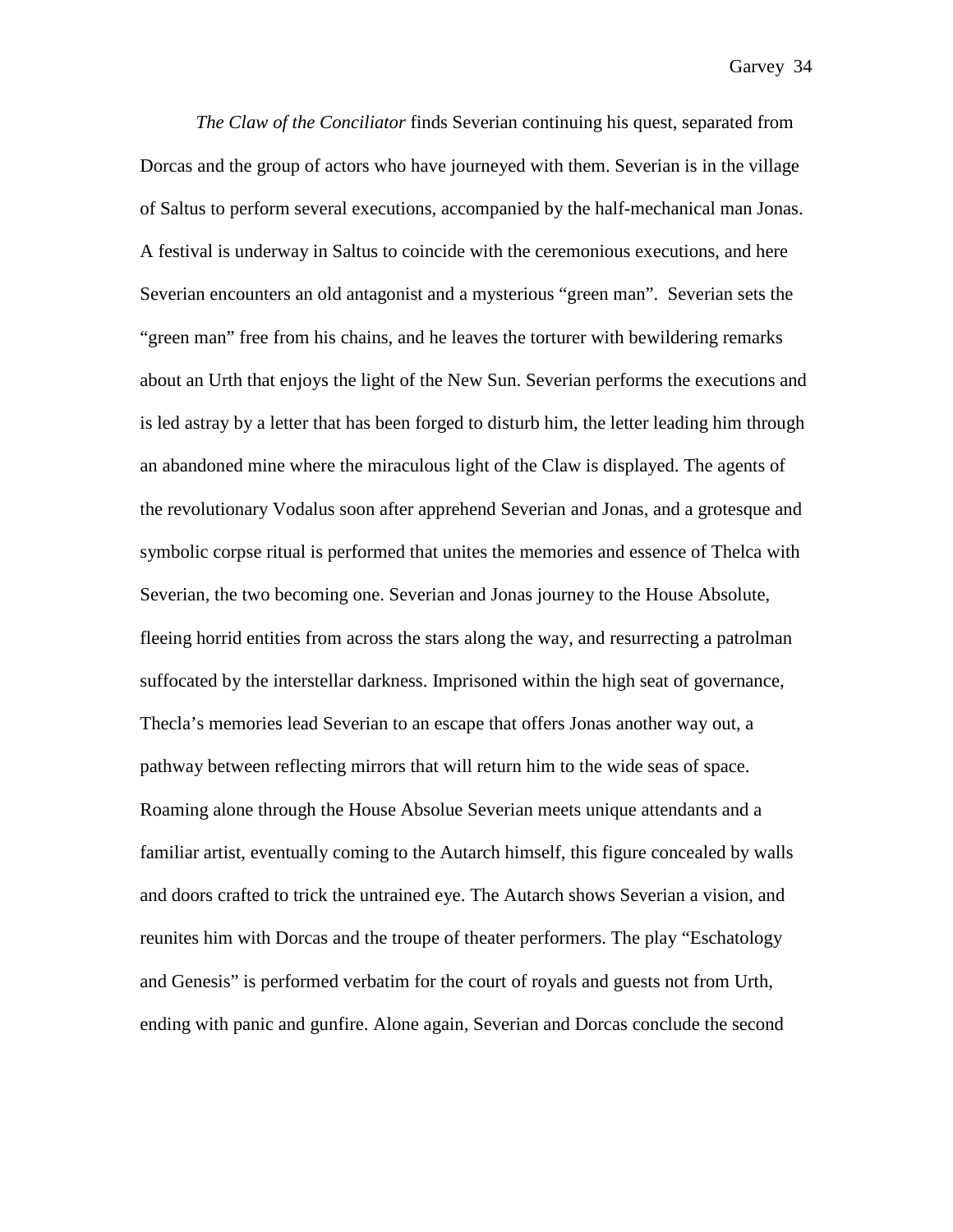novel with a phantasmagoric event in a derelict stone town, communing with witches, a Badger, and the memories of an indigenous civilization.

*The Sword of the Lictor* sees Severian already appointed and situated in Thrax, living with Dorcas as lictor and leman in this "City of Windowless Rooms." Dorcas has become depressed and aware of forgotten memories, Severian distraught with uncertainty while he uses the Claw to aid a sickly boy and his sister, later attending a masquerade disguised only as himself. Severian again shows mercy to a woman he was to throw from a great height, forcing him to flee his post and the city. Briefly encountering a creature of fire Severian returns to Dorcas, who explains she will return south, while Severian will head into the mountains farther north. Cold and starving Severian braves the carved mountains that bear regal countenance, bringing him to the cabin of Casdoe and her son, a child also named Severian. An encounter with a beast that may speak as a daughter or a husband compels Severian to become the father of the boy of his namesake, and the two brave a steaming rainforest inhabited by hostile sorcerers with painted faces. Following this encounter and its trials, the two Severians brave the foreboding mountain range. They climb the tallest of the peaks shaped in the likeness of a ruler long dead, and reaching the golden ring at his hand little Severian is burnt and killed, leaving the childless father to huddle emaciated and weak next to a two-headed corpse. The corpse arises and is named Typhon, former emperor of Urth, who tempts Severian with wine and feast if he will swear fealty to him on the Claw. Severian overcomes temptation, descends the mountain and comes to a lakeside village. Here he is fed and respected, then drugged and imprisoned. Coming to understand these peoples fear, and passionately seeking the Claw that had been taken from him, Severian leads the lake people to the looming castle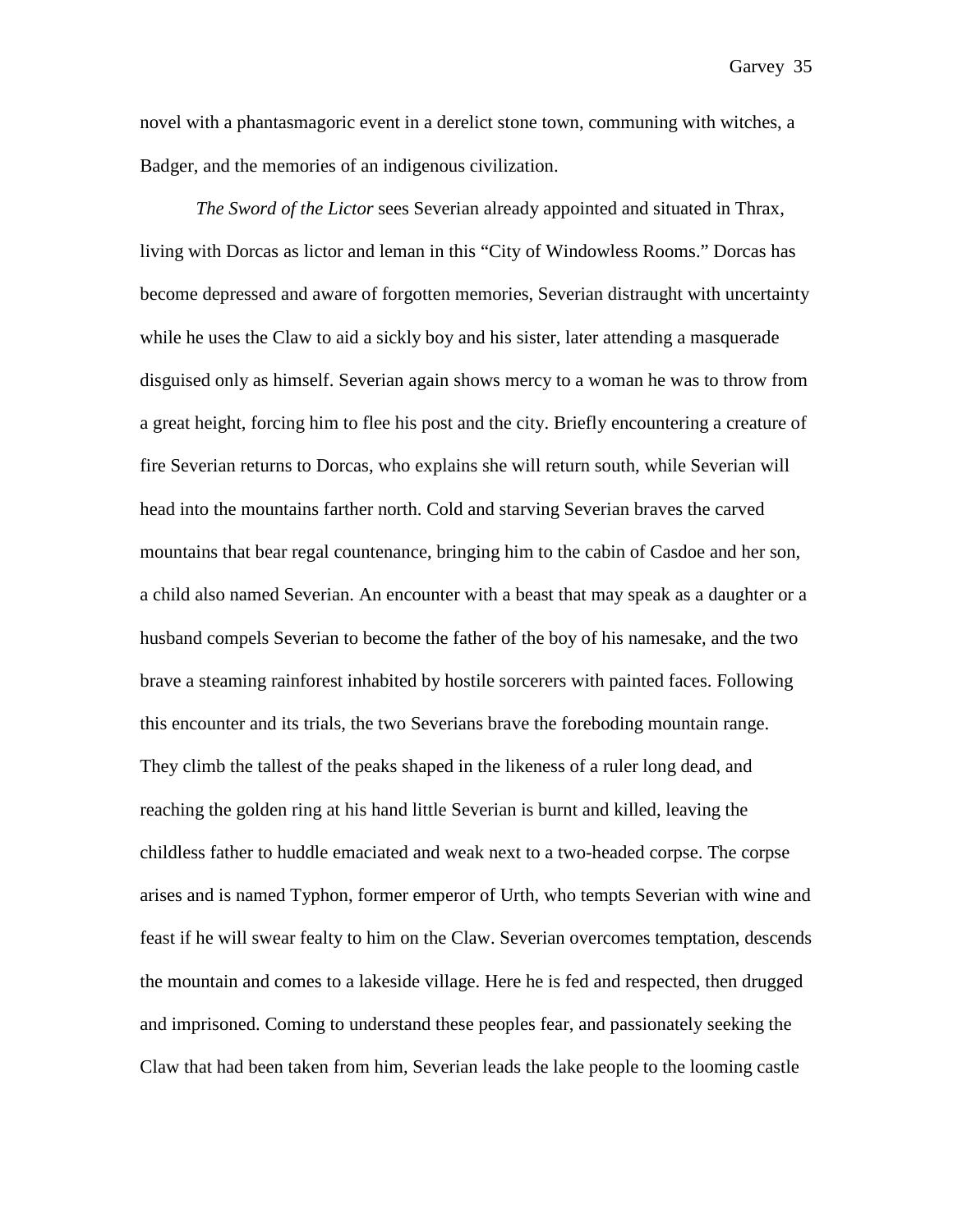where a giant and his attendant reign. These two are none other than the playwrights with whom Severian is acquainted, and Severian finds not only they but three Hierodules descending from their craft that mounts the spires of the edifice. These beings speak with incredible foreknowledge of Severian's future, compelling the giant to throw the Claw from the rain soaked parapets. Severian attacks the giant, leading to the destruction of *Terminus Est* and the sinking of the giant beneath the waters below, leaving Severian to frantically search for the relic of the Conciliator. It is found among broken blue shards, the remains of what was revealed to be only its luminous shell. Severian continues north with renewed resolve.

*The Citadel of the Autarch* opens with an unarmed Severian traversing the borders of the raging war, coming across a dead soldier, the now bare Claw restoring life to him. Severian and his mute new companion stumble through the jungle together, coming down with fever and arriving at a lazaret of the sick and wounded, established by the Pelerines. Severian spends weeks in bed, wounded from his battle, sick and exhausted from his long journey and periods of starvation. While Severian is in the company of his bedmates, soldiers of the Commonwealth and a prisoner of the opposing Ascians, four stories are told to win the fancy of the woman soldier among them. Between the symbolic tales, the soldier Severian revived, now calling himself Miles, comes to speak with his savior and to announce his departure. Severian is certain this man is Jonas come again, returned from the stars wholly human once more. The stories told and Severian recovered, he at last restores the Claw to the altar the Pelerines have erected at the lazaret, euphoric at having accomplished this goal. Severian is asked by a Pelerine who watched him to journey to a known hermit whose home is within the fast closing jaws of the mouth of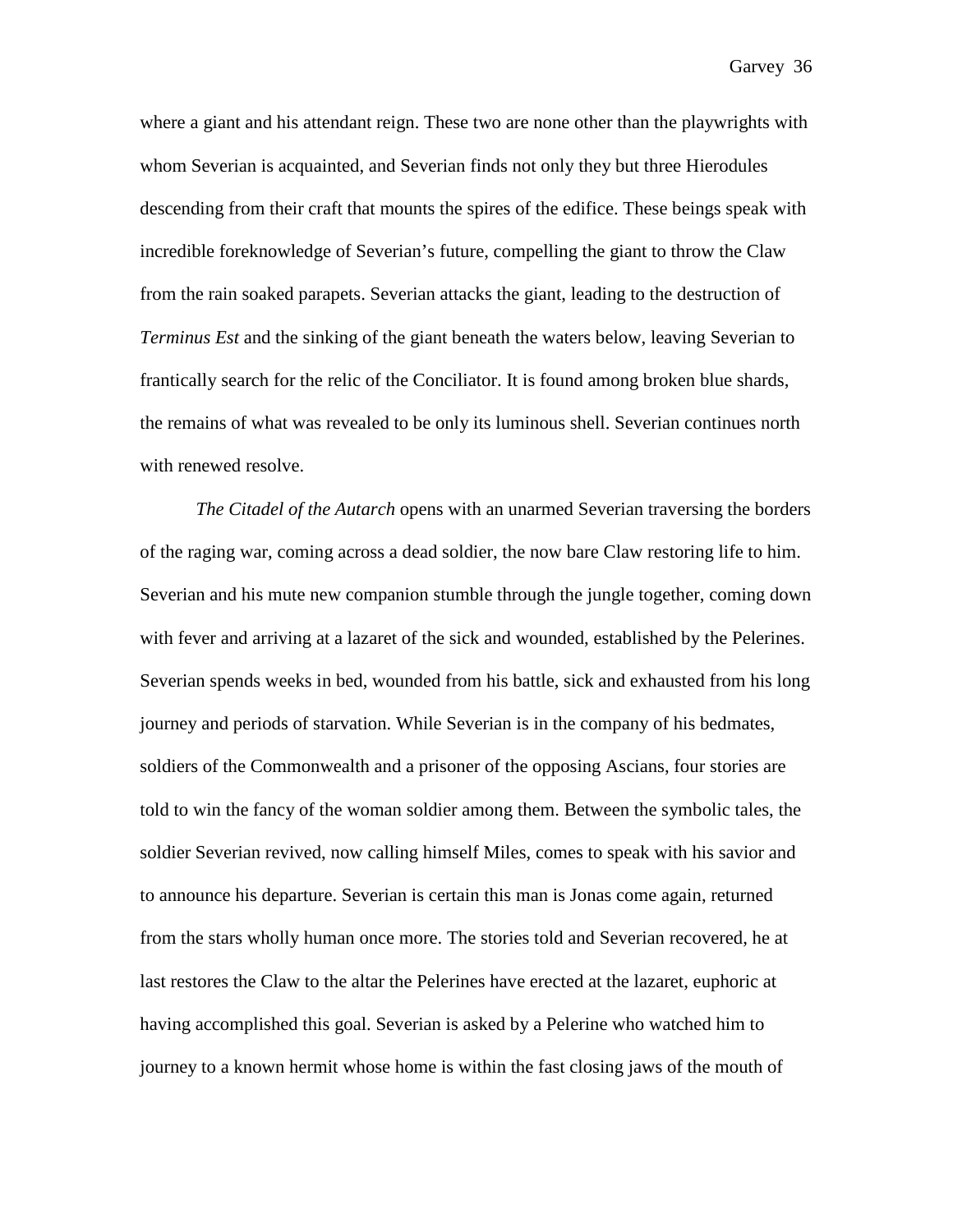war, and following a map through an impossibly morphing terrain Severian finds Master Ash. Ash's house is separated into stories that exist in different eras of time, eras Ash has been watching closely. Severian is forced to drag Ash unwilling from his home, yet soon after leaving the doorway the man and the house fade into nothing. Aimless Severian joins a militia he comes across, fighting a hellish battle and crippling his leg, which will never fully heal. Bloody and broken on the field Severian is rescued by the Autarch, who shares hidden knowledge. Severian swallows the elixir around the Autarch's neck, and performs the hated corpse rite. Severian assumes the memories of this Autarch, and thereby all of the memories and personas of the Autarchs of history, a thousand men and women joining him and Thecla in a single body. Severian becomes the ruler of the Commonwealth, and after a few brief episodes in which he revisits his guild and his old friends, a revelation of his true parentage, and a furtive glance at Dorcas among the ruins of her past life, her true self now known, Severian "backs into the throne" to reign. *The Urth of the New Sun* occurs ten years after Severian's retelling of his journey in becoming Autarch, and the Severian writing this novel aboard a massive spacecraft, adrift in a space straddling dimensions and time, may not be the same one as before. At the behest of spiritual visions preceding his Autarchy, of a three-legged dog from his youth and a deceased master torturer, Severian travels to Yesod where humanity through him will be judged worthy or unworthy of receiving a New Sun. If Severian fails, as previous Autarchs have, he will be castrated, and he will return to rule a Commonwealth with an uncertain future. Aboard the ship Severian is accompanied by the three Hierodules, people and other beings from across the galaxies, and a strange animal creature called Zak. Through the conflict and resolution revolving around assassination attempts on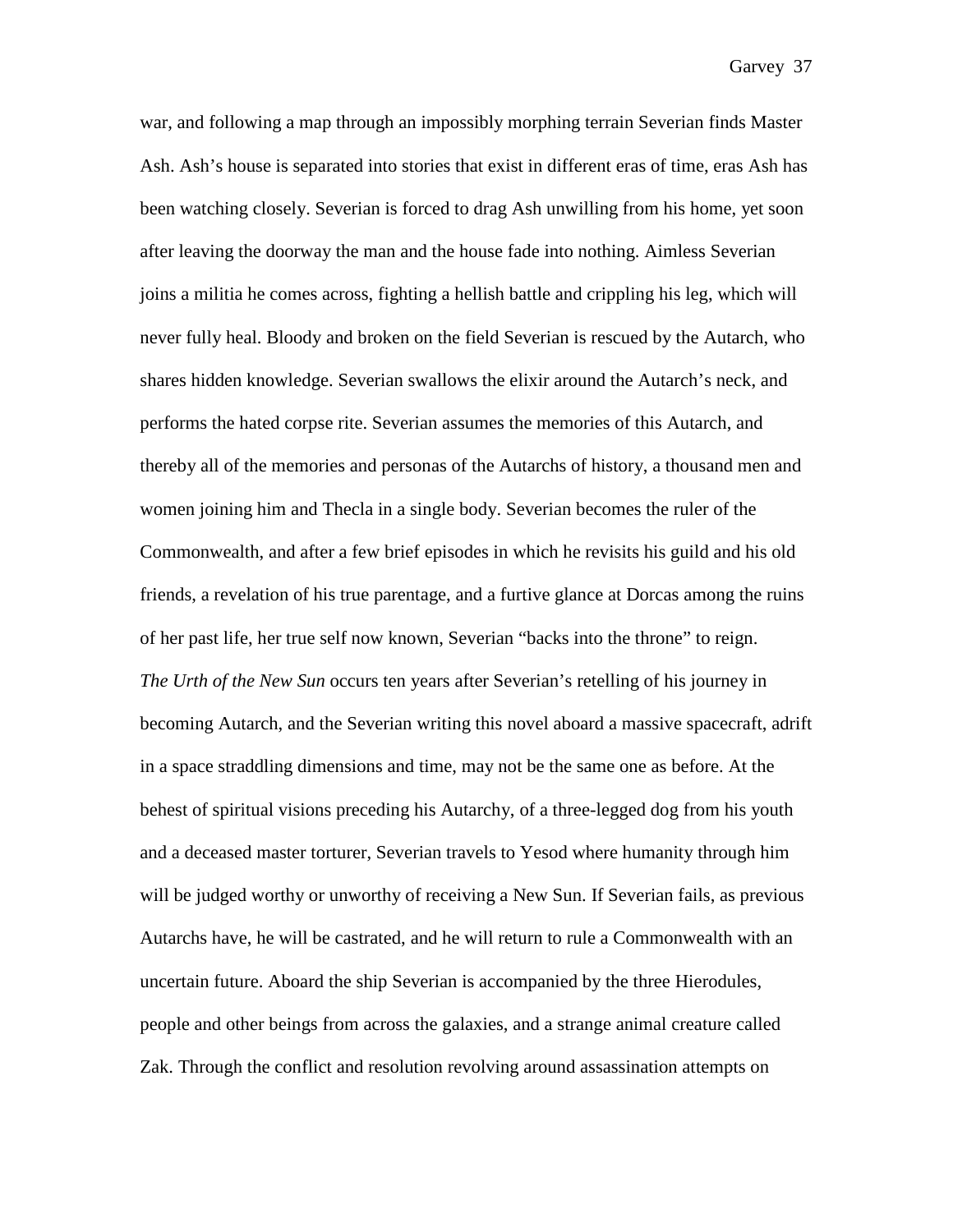Severian, the subduing of rogue crew members, and a fall that seems to lead to Severian's death, Zak continuously evolves until it is revealed that this creature was only a form chosen by the powerful Hierogrammate Tzadkiel. Eventually the ship reaches Yesod, where Tzadkiel assumes the position of judge in a resplendent and angelic figure. It is revealed that Tzadkiel and his kind want to see Severian succeed as much as he himself does, as the Hierogrammates are dependent on human biology to sustain their own lives and evolve. Severian is tried with vivified figures of characters he as met throughout *The Book of the New Sun*, some friends and some foes. Throughout Severian is attended by the Hierogrammate Apeta, who guides him through the alien world and offers him shelter. Their coupling produces the White Fountain, the galactic phenomenon by which the old sun will be rejuvenated. Severian is deemed worthy and he returns to Urth, but the Urth he returns to is one in a time centuries before Severian's own. Here Severian lives the life of the Conciliator, drawing from the power of the White Fountain to establish the mythology he had only heard of through his miraculous deeds of resurrection and healing. Imprisoned by the living Typhon of this time, Severian escapes through the Corridors of Time with Tzadkiel's aid, returning to his own time hours before the coming deluge and the era of the New Sun. The flood comes and with it destruction. Severian steps back through time once more to foster the primitive civilization of the stone town visited at the end of the second volume. Here he learns that after his fall on the ship is physical body indeed perished, and he has been living as an aquastor, a spirit like those that have visited him before, ever since. Severian moves forward in time again to the time of the New Sun after the flood, and finds a new mythology born of the anthropomorphized deities of himself and the survivors of the flood.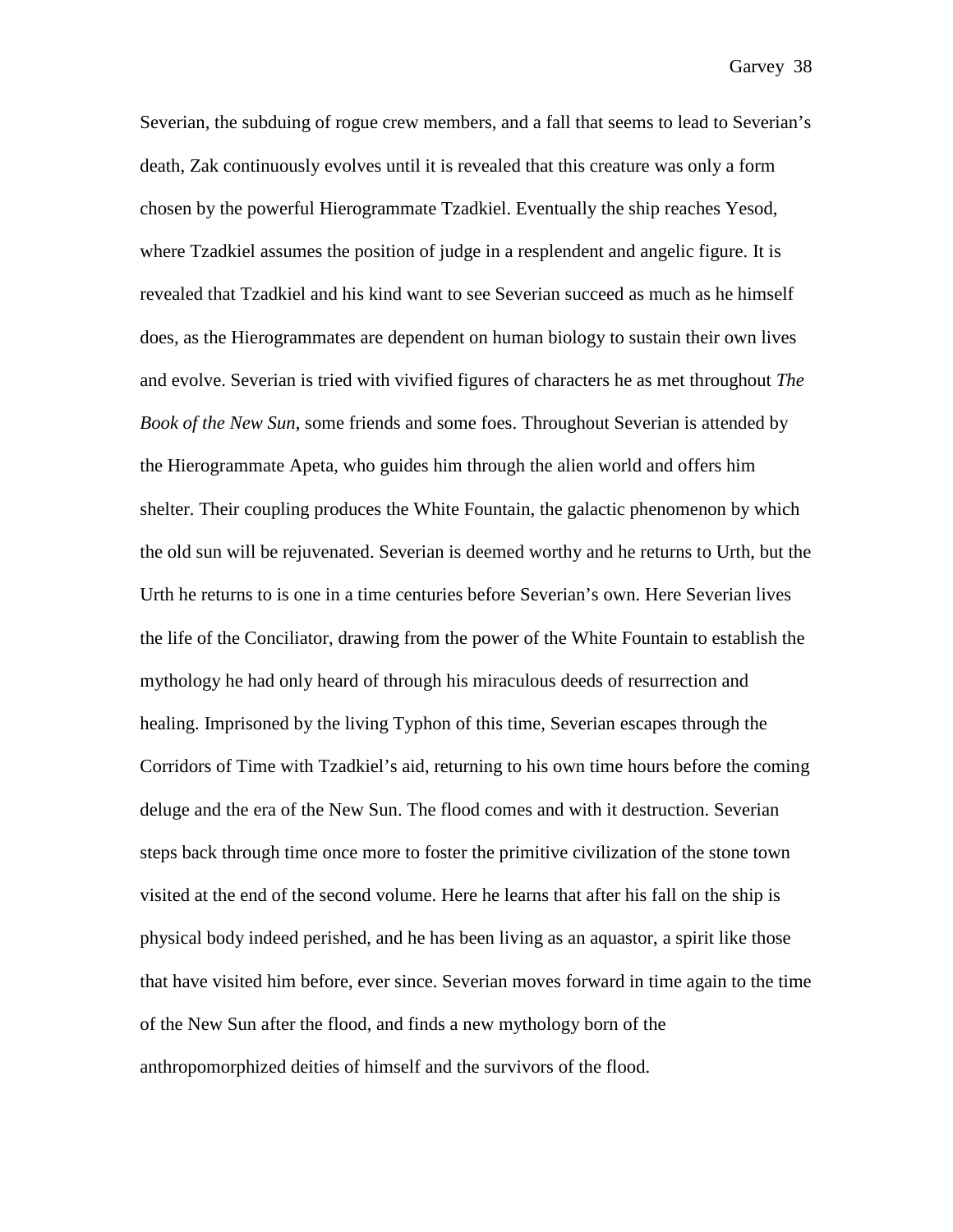## Works Cited

- Andre-Driussi, Michael. *Lexicon Urthus: A Dictionary for the Urth Cycle*. 2nd ed. Albany, CA: Sirius Fiction, 2008. Print.
- Campbell, Joseph. *The Hero with a Thousand Faces*. 3rd ed. Novato, CA: New World Library, 2008. Print. Bollingen Ser. XVII.

Cansler, Ronald Lee. "Stranger in a Strange Land: Science Fiction As Literature of Creative Imagination, Social Criticism, and Entertainment." *Journal of Popular Culture* 5.4 (Spring 1972): 944-954. Rpt. in *Children's Literature Review*. Ed. Rebecca Blanchard. Vol. 75. Gale, 2002. *Literature Criticism Online*. Web. 23 Apr. 2016.

- Clute, John. "The Urth and All Its Glory." *Book World—The Washington Post* (30 Jan. 1983): 1-2. Rpt. in *Contemporary Literary Criticism*. Ed. Jean C. Stine and Bridget Broderick. Vol. 25. Detroit: Gale, 1983. *Literature Criticism Online*. Web. 23 Apr. 2016.
- Collins, Bob. "Conclusion of the Book of the New Sun." *Fantasy Newsletter* 5.11 (Dec. 1982): 36. Rpt. in *Contemporary Literary Criticism*. Ed. Jean C. Stine and Bridget Broderick. Vol. 25. Detroit: Gale, 1983. *Literature Criticism Online*. Web. 23 Apr. 2016.
- Origen. "Threefold Interpretation." *The English Bible (King James Version): The Old Testament*. Ed. Herbert Marks. Norton Critical ed. Vol. 1. New York: Norton, 2012. 1859-861. Print.
- Sucharitkul, Somtow. "A Certain Slant of I." *Fantasy Newsletter* 4.12 (Dec. 1981): 16- 17. Rpt. In *Contemporary Literary Criticism*. Ed. Jean C. Stine and Bridget